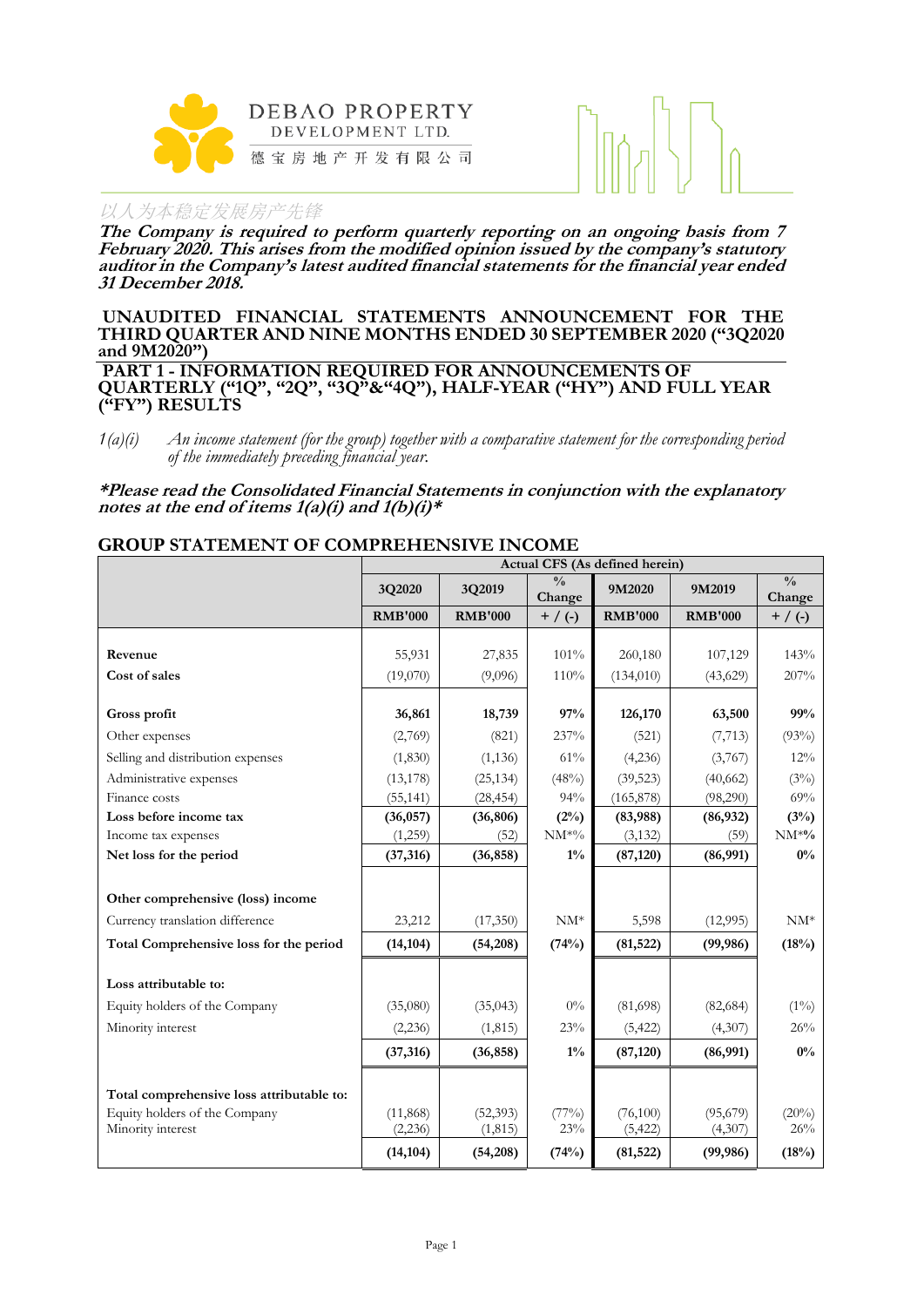



# In adopting Singapore Financial Reporting Standards (International) ("**SFRS(I)**") with effect from 1 January 2018, the Group is required to apply all of the specific transition requirements in SFRS(I) 1 First-time Adoption of SFRS(1). Under SFRS(I) 1, these financial statements are required to be prepared using accounting policies that comply with SFRS(I) effective as at 31 December 2018

NM = Not meaningful

#### *1(a)(ii) Profit before income tax is arrived at after charging/(crediting):*

|                      | <b>Actual Consolidated Statement of Comprehensive Income</b> |                |            |                |                |            |  |
|----------------------|--------------------------------------------------------------|----------------|------------|----------------|----------------|------------|--|
|                      | 3Q2020                                                       | 3Q2019         | $%$ Change | 9M2020         | 9M2019         | $%$ Change |  |
|                      | <b>RMB'000</b>                                               | <b>RMB'000</b> | $+$ / (-)  | <b>RMB'000</b> | <b>RMB'000</b> | $+$ / (-)  |  |
| Depreciation         | 244                                                          | 237            | $3\%$      | 1,367          | 1,286          | $6\%$      |  |
| Interest expense     | 55,141                                                       | 28,454         | 94%        | 165,878        | 98,290         | 69%        |  |
| Interest income      | (251)                                                        | (289)          | (13%)      | (673)          | (1,261)        | (47%)      |  |
| Exchange (gain)/loss | (23, 212)                                                    | (18, 011)      | 29%        | (5,598)        | 12,995         | $NM^*$     |  |

NM = Not meaningful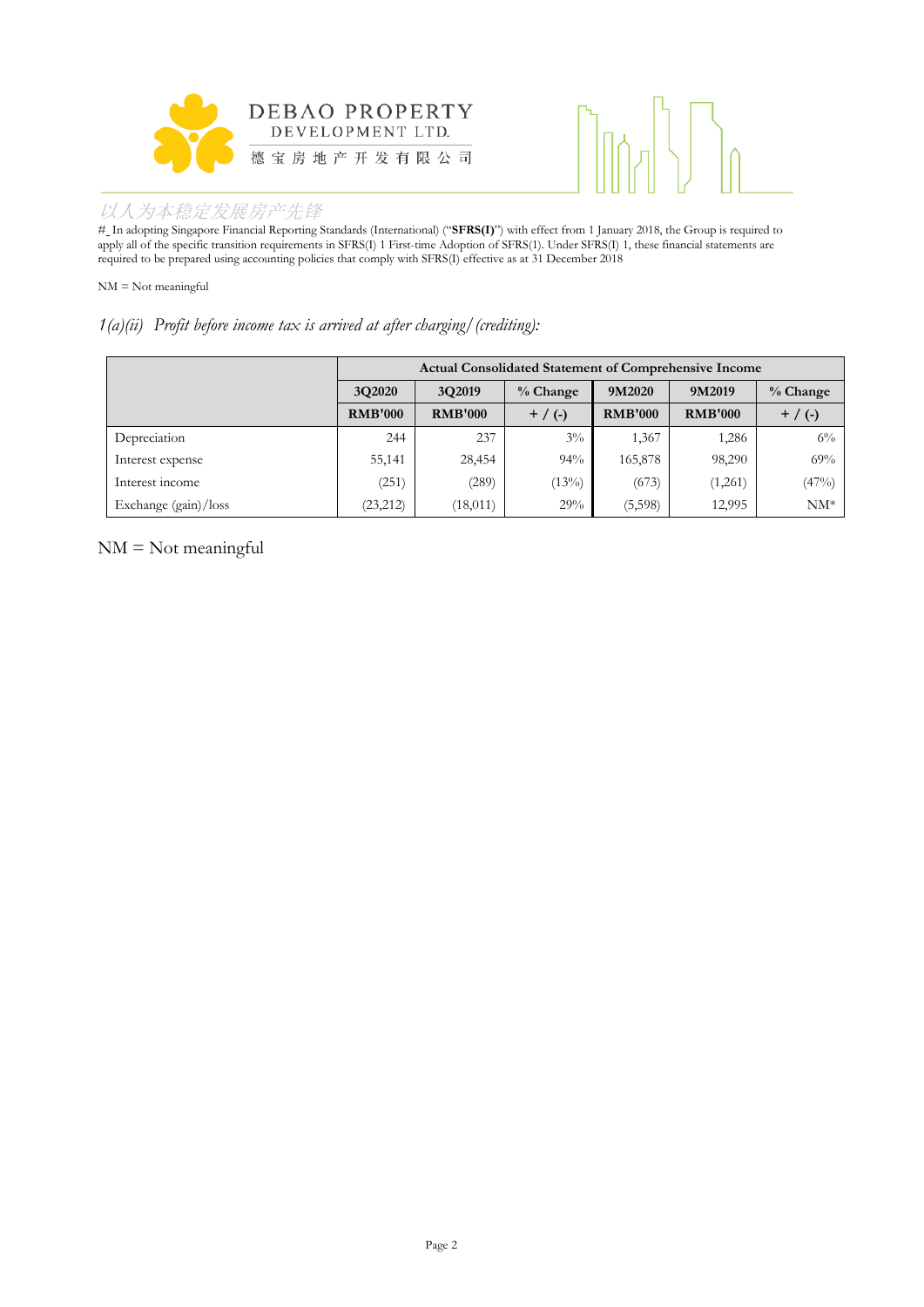



*1(b)(i) A balance sheet (for the issuer and group) together with a comparative statement as at the end of the immediately preceding financial year.*

# **STATEMENTS OF FINANCIAL POSITION**

|                                                      |                              | Group                        | Company                      |                              |
|------------------------------------------------------|------------------------------|------------------------------|------------------------------|------------------------------|
|                                                      | 30.09.2020<br><b>RMB'000</b> | 31.12.2019<br><b>RMB'000</b> | 30.09.2020<br><b>RMB'000</b> | 31.12.2019<br><b>RMB'000</b> |
| Assets                                               |                              |                              |                              |                              |
| <b>Current assets</b>                                |                              |                              |                              |                              |
| Cash and bank equivalents                            | 18,426                       | 15,897                       | 28                           | 30                           |
| Restricted cash and cash equivalents                 | 10,000                       | 20,000                       |                              |                              |
| Trade and other receivables                          | 533,420                      | 584,363                      | 942,398                      | 952,172                      |
| Contract assets                                      | 29,479                       | 5,424                        |                              |                              |
| Prepaid leases                                       | 4,641                        | 9,469                        |                              |                              |
| Inventories                                          | 516                          | 503                          |                              |                              |
| Property held for sale                               | 47,876                       | 41,343                       |                              |                              |
| Development properties                               | 956,713                      | 1,037,408                    |                              |                              |
| Disposal group assets classified as held-for-sale    | 176,616                      | 176,616                      |                              |                              |
| Total current assets                                 | 1,777,687                    | 1,891,023                    | 942,426                      | 952,202                      |
| <b>Non-current Assets</b>                            |                              |                              |                              |                              |
| Prepaid leases                                       | 2,576                        | 2,956                        |                              |                              |
| Property, plant and equipment                        | 21,794                       | 23,665                       |                              |                              |
| Investment properties                                | 2,118,669                    | 2,123,413                    |                              |                              |
| Investment in an associate                           | 45                           | 45                           |                              |                              |
| Trade and other receivables                          | 10,000                       | 10,000                       |                              |                              |
| Financial asset, FVOCI                               |                              |                              | $\ast$                       | $\ast$                       |
| Deferred tax assets                                  | 19,017                       | 19,017                       |                              |                              |
| Total non-current assets                             | 2,172,101                    | 2,179,096                    | $\ast$                       | $\ast$                       |
| <b>Total assets</b>                                  | 3,949,788                    | 4,070,119                    | 942,426                      | 952,202                      |
| Liabilities and shareholders' equity                 |                              |                              |                              |                              |
| <b>Current liabilities</b>                           |                              |                              |                              |                              |
| Bank and other loans                                 | 1,385,743                    | 1,470,077                    |                              |                              |
| Trade and other payables                             | 771,920                      | 755,787                      | 89,446                       | 94,905                       |
| Lease payables                                       | 32,817                       | 30,600                       |                              |                              |
| Contract liabilities                                 | 80,000                       | 80,000                       |                              |                              |
| Provisions                                           | 90,515                       | 90,515                       |                              |                              |
| Tax payables                                         | 104,156                      | 101,360                      | 33,879                       | 35,265                       |
| Liabilities directly associated with disposal assets |                              |                              |                              |                              |
| classified as held-for-sale                          | 174,616                      | 174,616                      |                              |                              |
| Total current liabilities                            | 2,639,767                    | 2,702,955                    | 123,325                      | 130,170                      |
|                                                      |                              |                              |                              |                              |
| Non-current liabilities                              |                              |                              |                              |                              |
| Bank and other loans                                 | 360,898                      | 334,919                      |                              |                              |
| Long term payables                                   | 156,245                      | 157,845                      |                              |                              |
| Deferred tax liabilities                             | 264,709                      | 264,709                      |                              |                              |
| Total non-current liabilities                        | 781,852                      | 757,473                      |                              |                              |
| Shareholders' equity                                 | 528,169                      | 609,691                      | 819,101                      | 822,032                      |
| Total liabilities and Shareholders' equity           | 3,949,788                    | 4,070,119                    | 942,426                      | 952,202                      |

\* Less than RMB 1,000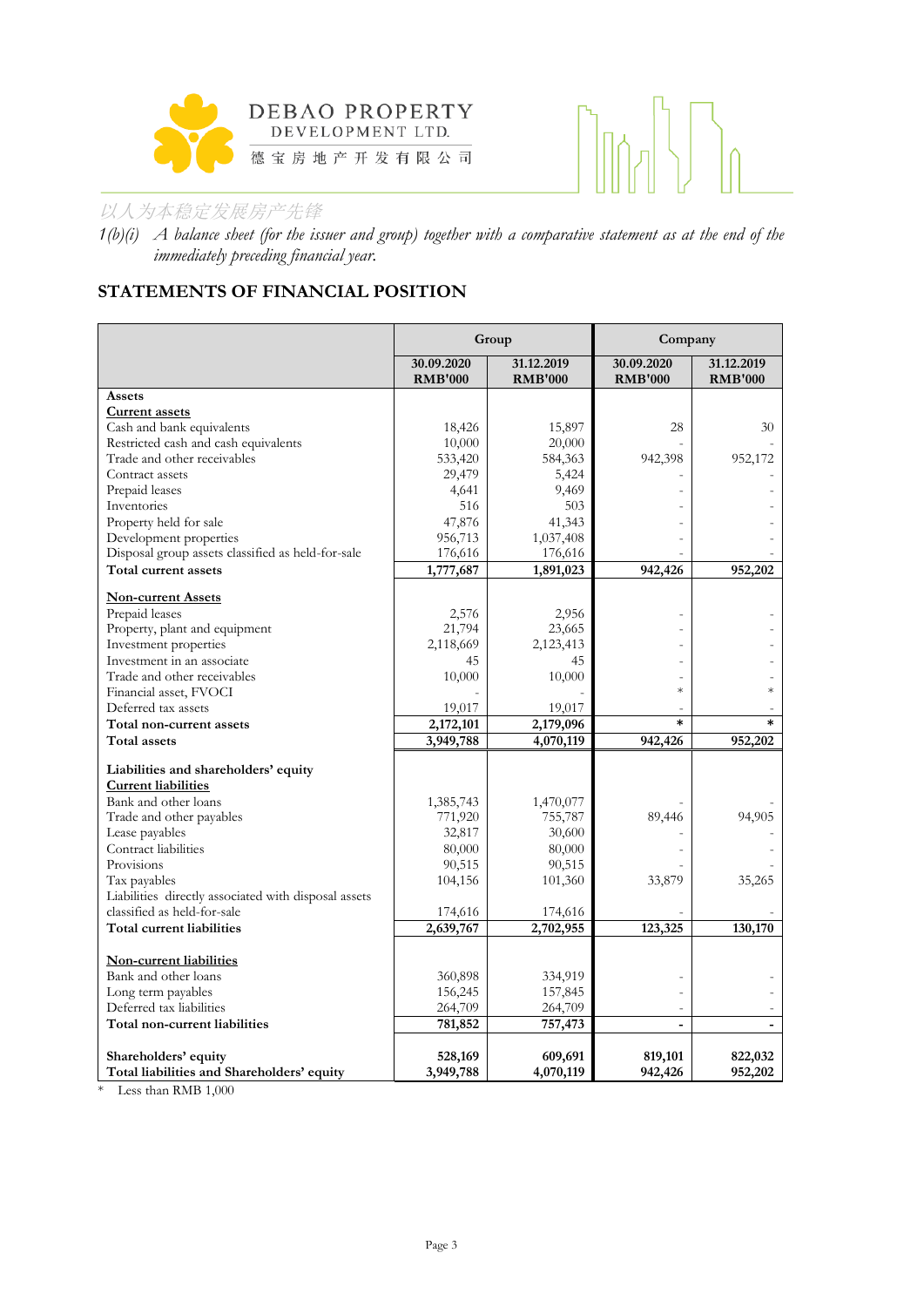



*1(b)(i) A balance sheet (for the issuer and group) together with a comparative statement as at the end of the immediately preceding financial year (continued).*

#### Explanatory Notes:

As announced on SGXNet on 21 April 2020, on the advice of the Company's auditors, the Company will cease to publish the proforma financial statements to illustrate what the current year/period's results will be like if common control was applied to the acquisitions during listing. Please refer to the SGX announcement for further details.

#### *1(b)(ii) Aggregate amount of group's borrowings and debt securities*

|                                                     | <b>Group CFS</b> |                |  |
|-----------------------------------------------------|------------------|----------------|--|
|                                                     | 30.09.2020       | 31.12.2019     |  |
|                                                     | <b>RMB'000</b>   | <b>RMB'000</b> |  |
| Amount repayable in one year or less, or on demand: |                  |                |  |
| Secured                                             | 1,385,743        | 1,470,077      |  |
| Sub-total (1)                                       | 1,385,743        | 1,470,077      |  |
|                                                     |                  |                |  |
| Amount repayable after one year:                    |                  |                |  |
| Secured                                             | 360,898          | 334,919        |  |
| Sub-total $(2)$                                     | 360,898          | 334,919        |  |
|                                                     |                  |                |  |
| Total debt $(1)+(2)$                                | 1,746,641        | 1,804,996      |  |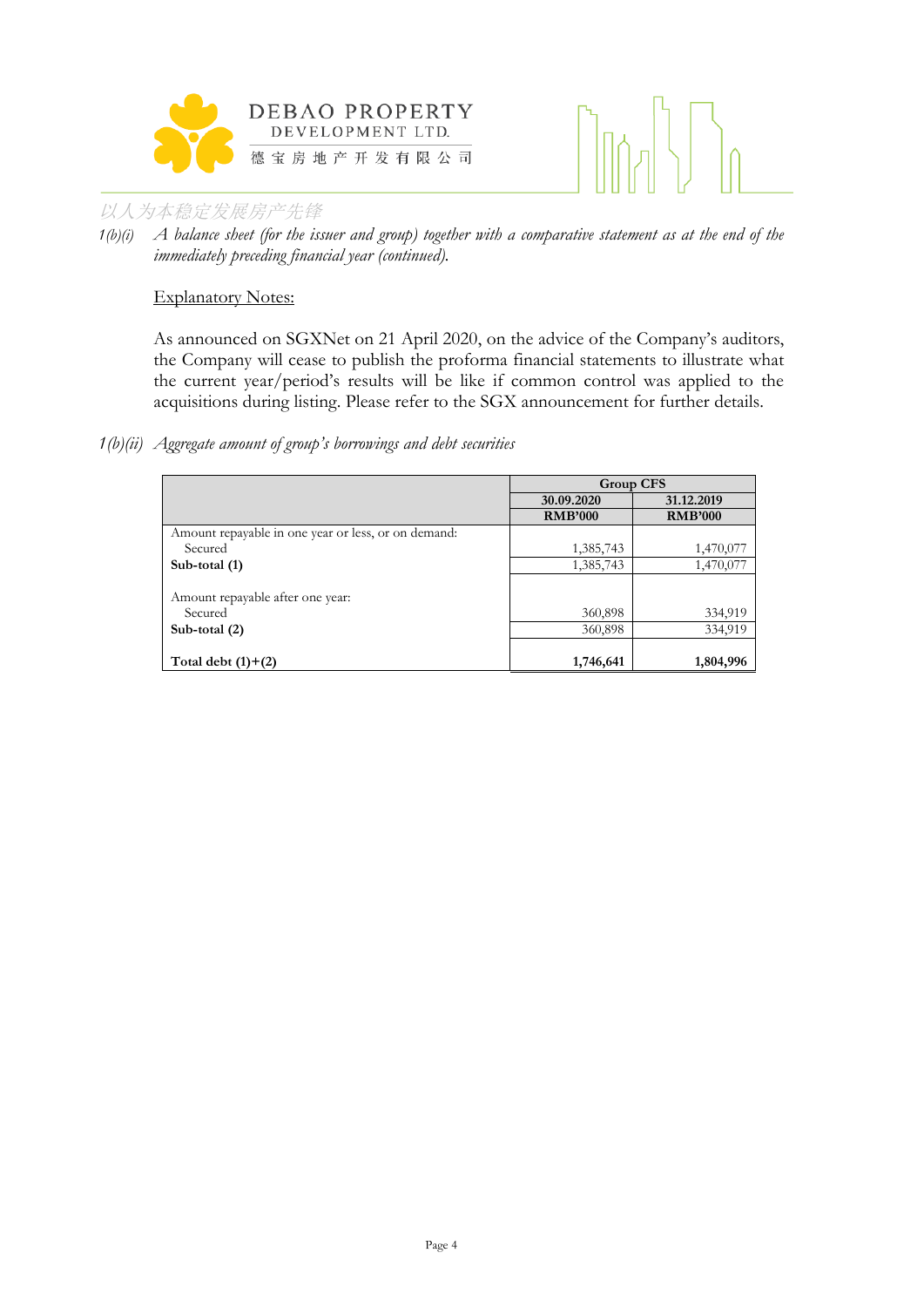

## 以人为本稳定发展房产先锋 *1(b)(ii) Aggregate amount of group's borrowings and debt securities (continued)*

The following loans are still outstanding:

# **(a) Bank loans**

- 1. Loans from a lender amounting to RMB 33,500,000 (2019: RMB 43,000,000) with effective interest rates from 5% to 8.5% (2019: 5% to 8.5%) per annum, are secured by property, plant and equipment and investment properties, restricted cash and cash equivalents and repayable in 2020. The Company has received verbal confirmation that the loan maturity can be extended and/or rolled over, and will seek to formalize this before the loan maturity.
- 2. Loans from a lender amounting to RMB 35,000,000 (2019: Nil) with an effective interest rate at 5% (2019: Nil) per annum, are secured by investment properties and repayable in 2022.
- 3. Loans from a lender amounting to RMB 250,000 (2019: 625,000) with an effective interest rate at 9.55% (2019:9.55%) per annum, were unsecured and repayable in 2021.
- 4. Loans from a lender amounting to RMB 337,353,000 (2019: RMB 343,080,000) with effective interest rates from  $6.86\%$  to  $7.35\%$  (2019:  $6.86\%$  to  $7.35\%$ ) per annum, are secured by a shareholder of the Group and its subsidiaries, land use rights of the Group, property, plant and equipment and investment properties and repayable in 2032 to 2036.
- 5. Loans from a lender amounting to RMB 15,000,000 (2019: Nil) with effective interest rates at 4.65% (2019: Nil) per annum, are secured by investment properties and repayable in 2021.
- 6. Loan from a lender amounting to RMB 3,600,000 (2019: Nil) with effective interest rates at 5.8% (2019: Nil) per annum, are secured by investment properties and repayable in 2030.

# **(b) Other loans**

7. Loans from a lender amounting to RMB 1,021,781,000 (2019: RMB 1,046,505,000) with an effective interest rate 13.00% (2019: 11.00% to 13.00%) per annum and are secured by a shareholder of the Group and its subsidiaries, properties held for sale, development properties, land use rights of the Group and investment properties and repayable in 2020.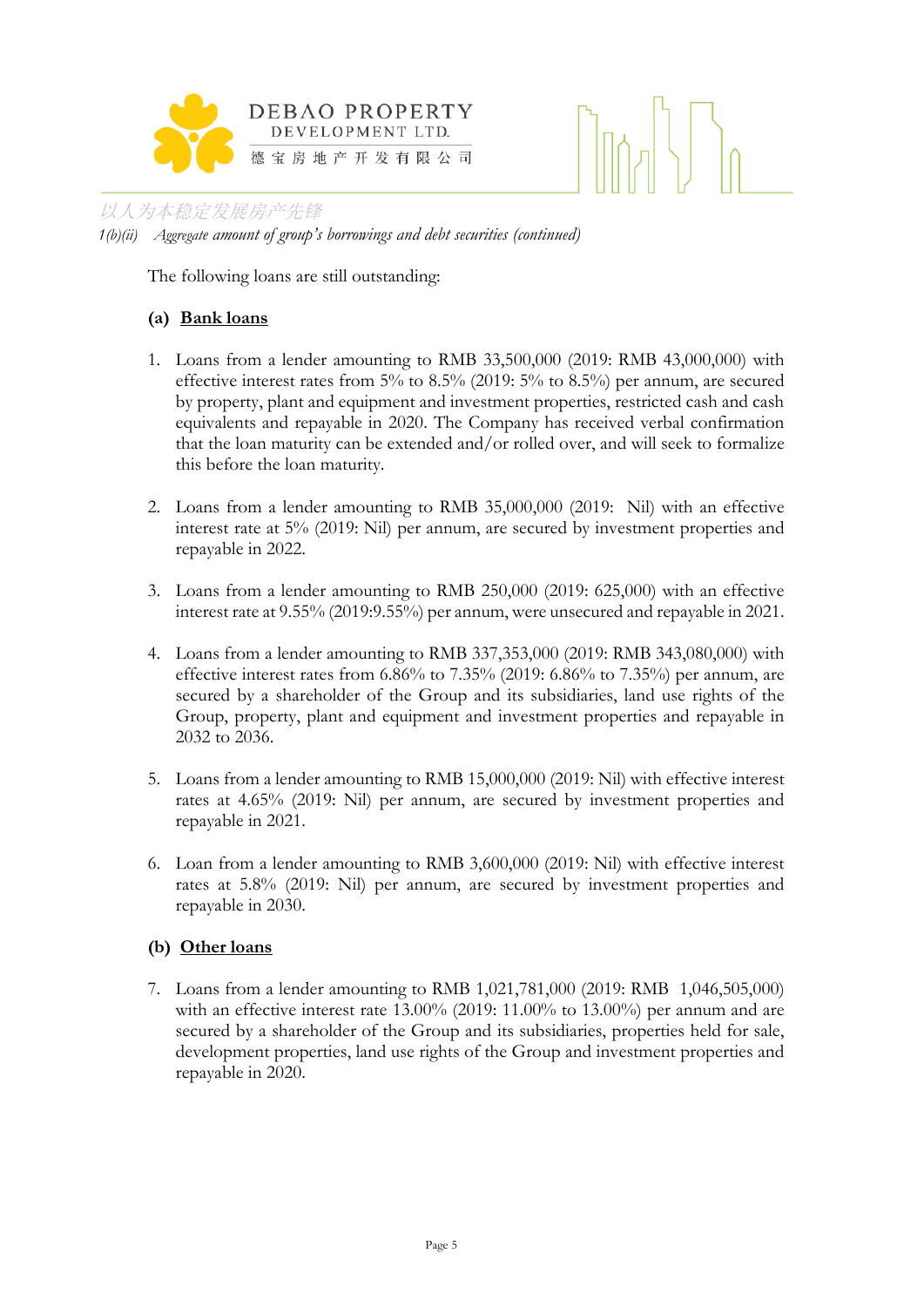

*1(b)(ii) Aggregate amount of group's borrowings and debt securities (continued)*

Management, together with the independent auditor, held a phone conference with Tommy Yan, Assistant Vice President of Huarong on 28 September 2020, and have verbally confirmed Huarong's plans to roll over the loan. During the meeting, Huarong proposed a few options to Debao to effect the roll over, pending due diligence work and final approval from the Huarong head office.

Minutes of this phone conference between the company and Huarong were documented, and Huarong confirmed via electronic mail to the independent auditor the contents of this phone conference. In the minutes, Huarong indicated that the due diligence work cannot commence until COVID-19 is over.

### **(b) Other loans**

- 1. To support the Group's operating cash flows requirements, the Group obtained loans from individuals and other non-financial institutions amounting to RMB 109,560,000. These loans bore average annual interest rates from 21.6% to 33.6%, secured either by a guarantee given by a subsidiary, secured over properties held for sale, land use rights or investment properties of the Group. These loans are repayable within the next twelve months. We are negotiating with the individual loan lenders to restructure the loans by Dec 2020.
- 2. Loan from a lender amounting to RMB 190,597,000 (2019: RMB 190,597,000) with interest rate from 15% to 20% (2019: 15% to 20%) per annum, are secured by the shares of our subsidiaries.

The Company is aware of the lower interest rate environment globally and management will take the opportunity to re-negotiate for a lower interest rate with lenders, wherever possible, to lower the Company's effective cost of debt.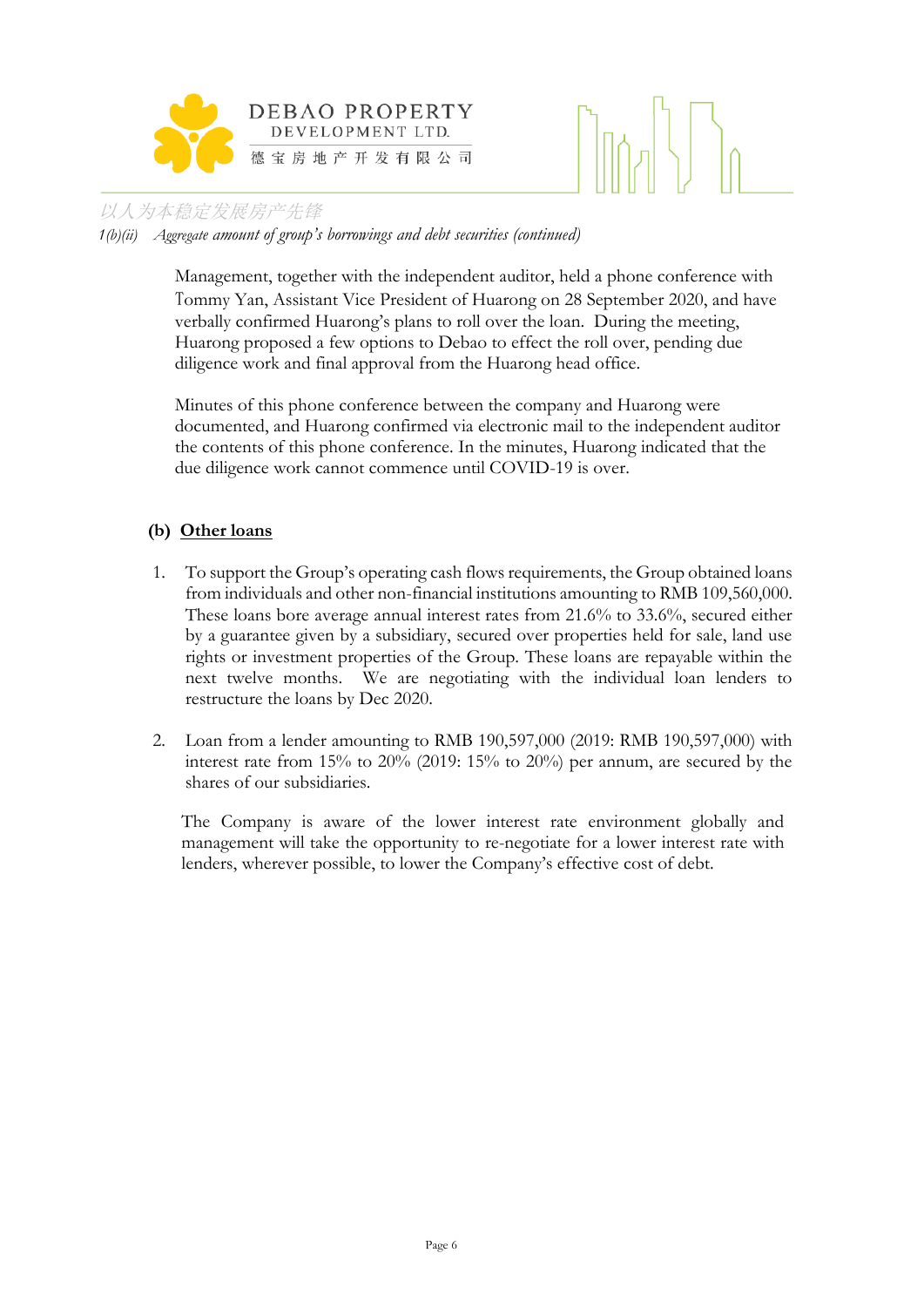



*1(c) A cash flow statement (for the group), together with a comparative statement for the corresponding period for the immediately preceding financial year.*

| 3Q2020<br>3Q2019<br>9M2020<br>9M2019<br><b>RMB'000</b><br><b>RMB'000</b><br><b>RMB'000</b><br><b>RMB'000</b><br>Cash flows from operating activities<br>(36, 858)<br>(86,991)<br>Profit (Loss) after tax<br>(37, 316)<br>(87, 120)<br>Adjustments for:<br>Income tax expenses<br>1,259<br>52<br>3,132<br>59<br>Depreciation and amortization<br>244<br>237<br>1,286<br>1,367<br>28,454<br>165,878<br>98,290<br>Interest expense<br>55,141<br>Interest income<br>(251)<br>(289)<br>(1,261)<br>(673)<br>Unrealized exchange gain (loss)<br>(18, 011)<br>5,598<br>(12,995)<br>23,212<br>Operating profit (loss) before working capital changes<br>42,289<br>(26, 415)<br>88,182<br>(1,612)<br>Trade and other receivables<br>142,417<br>7,529<br>56,151<br>4,708<br>Contract assets<br>(458)<br>475<br>(16,370)<br>(24, 055)<br>Inventories<br>(251)<br>(270)<br>(16)<br>(13)<br>Development properties<br>80,695<br>(12,398)<br>(57,376)<br>29,666<br>Properties held for sales<br>(7,705)<br>700<br>(6, 533)<br>1,011<br>Trade and other payables<br>(13,905)<br>23,144<br>14,533<br>43,066<br>208,960<br>Net cash generated from operations<br>(53, 127)<br>77,044<br>134,312<br>Interest paid<br>(165, 878)<br>(98,290)<br>(55, 141)<br>(28, 454)<br>Interest received<br>251<br>289<br>673<br>1,261<br>Income taxes paid<br>(2,015)<br>1,499<br>(336)<br>1,499<br>77,407<br>Net cash generated from (used in) operating activities<br>(79, 793)<br>43,419<br>(18, 486)<br>Cash flows from investing activities<br>Proceeds from disposal (Purchase) of properties, plant and<br>365<br>(339)<br>equipment, net<br>504<br>(979)<br>Decrease (increase) in investment property<br>1,981<br>4,744<br>(311)<br>86 |                                                                 | <b>Group CFS</b> |  |  |  |
|-----------------------------------------------------------------------------------------------------------------------------------------------------------------------------------------------------------------------------------------------------------------------------------------------------------------------------------------------------------------------------------------------------------------------------------------------------------------------------------------------------------------------------------------------------------------------------------------------------------------------------------------------------------------------------------------------------------------------------------------------------------------------------------------------------------------------------------------------------------------------------------------------------------------------------------------------------------------------------------------------------------------------------------------------------------------------------------------------------------------------------------------------------------------------------------------------------------------------------------------------------------------------------------------------------------------------------------------------------------------------------------------------------------------------------------------------------------------------------------------------------------------------------------------------------------------------------------------------------------------------------------------------------------------------------------------------------------------|-----------------------------------------------------------------|------------------|--|--|--|
|                                                                                                                                                                                                                                                                                                                                                                                                                                                                                                                                                                                                                                                                                                                                                                                                                                                                                                                                                                                                                                                                                                                                                                                                                                                                                                                                                                                                                                                                                                                                                                                                                                                                                                                 |                                                                 |                  |  |  |  |
|                                                                                                                                                                                                                                                                                                                                                                                                                                                                                                                                                                                                                                                                                                                                                                                                                                                                                                                                                                                                                                                                                                                                                                                                                                                                                                                                                                                                                                                                                                                                                                                                                                                                                                                 |                                                                 |                  |  |  |  |
|                                                                                                                                                                                                                                                                                                                                                                                                                                                                                                                                                                                                                                                                                                                                                                                                                                                                                                                                                                                                                                                                                                                                                                                                                                                                                                                                                                                                                                                                                                                                                                                                                                                                                                                 |                                                                 |                  |  |  |  |
|                                                                                                                                                                                                                                                                                                                                                                                                                                                                                                                                                                                                                                                                                                                                                                                                                                                                                                                                                                                                                                                                                                                                                                                                                                                                                                                                                                                                                                                                                                                                                                                                                                                                                                                 |                                                                 |                  |  |  |  |
|                                                                                                                                                                                                                                                                                                                                                                                                                                                                                                                                                                                                                                                                                                                                                                                                                                                                                                                                                                                                                                                                                                                                                                                                                                                                                                                                                                                                                                                                                                                                                                                                                                                                                                                 |                                                                 |                  |  |  |  |
|                                                                                                                                                                                                                                                                                                                                                                                                                                                                                                                                                                                                                                                                                                                                                                                                                                                                                                                                                                                                                                                                                                                                                                                                                                                                                                                                                                                                                                                                                                                                                                                                                                                                                                                 |                                                                 |                  |  |  |  |
|                                                                                                                                                                                                                                                                                                                                                                                                                                                                                                                                                                                                                                                                                                                                                                                                                                                                                                                                                                                                                                                                                                                                                                                                                                                                                                                                                                                                                                                                                                                                                                                                                                                                                                                 |                                                                 |                  |  |  |  |
|                                                                                                                                                                                                                                                                                                                                                                                                                                                                                                                                                                                                                                                                                                                                                                                                                                                                                                                                                                                                                                                                                                                                                                                                                                                                                                                                                                                                                                                                                                                                                                                                                                                                                                                 |                                                                 |                  |  |  |  |
|                                                                                                                                                                                                                                                                                                                                                                                                                                                                                                                                                                                                                                                                                                                                                                                                                                                                                                                                                                                                                                                                                                                                                                                                                                                                                                                                                                                                                                                                                                                                                                                                                                                                                                                 |                                                                 |                  |  |  |  |
|                                                                                                                                                                                                                                                                                                                                                                                                                                                                                                                                                                                                                                                                                                                                                                                                                                                                                                                                                                                                                                                                                                                                                                                                                                                                                                                                                                                                                                                                                                                                                                                                                                                                                                                 |                                                                 |                  |  |  |  |
|                                                                                                                                                                                                                                                                                                                                                                                                                                                                                                                                                                                                                                                                                                                                                                                                                                                                                                                                                                                                                                                                                                                                                                                                                                                                                                                                                                                                                                                                                                                                                                                                                                                                                                                 |                                                                 |                  |  |  |  |
|                                                                                                                                                                                                                                                                                                                                                                                                                                                                                                                                                                                                                                                                                                                                                                                                                                                                                                                                                                                                                                                                                                                                                                                                                                                                                                                                                                                                                                                                                                                                                                                                                                                                                                                 |                                                                 |                  |  |  |  |
|                                                                                                                                                                                                                                                                                                                                                                                                                                                                                                                                                                                                                                                                                                                                                                                                                                                                                                                                                                                                                                                                                                                                                                                                                                                                                                                                                                                                                                                                                                                                                                                                                                                                                                                 |                                                                 |                  |  |  |  |
|                                                                                                                                                                                                                                                                                                                                                                                                                                                                                                                                                                                                                                                                                                                                                                                                                                                                                                                                                                                                                                                                                                                                                                                                                                                                                                                                                                                                                                                                                                                                                                                                                                                                                                                 |                                                                 |                  |  |  |  |
|                                                                                                                                                                                                                                                                                                                                                                                                                                                                                                                                                                                                                                                                                                                                                                                                                                                                                                                                                                                                                                                                                                                                                                                                                                                                                                                                                                                                                                                                                                                                                                                                                                                                                                                 |                                                                 |                  |  |  |  |
|                                                                                                                                                                                                                                                                                                                                                                                                                                                                                                                                                                                                                                                                                                                                                                                                                                                                                                                                                                                                                                                                                                                                                                                                                                                                                                                                                                                                                                                                                                                                                                                                                                                                                                                 |                                                                 |                  |  |  |  |
|                                                                                                                                                                                                                                                                                                                                                                                                                                                                                                                                                                                                                                                                                                                                                                                                                                                                                                                                                                                                                                                                                                                                                                                                                                                                                                                                                                                                                                                                                                                                                                                                                                                                                                                 |                                                                 |                  |  |  |  |
|                                                                                                                                                                                                                                                                                                                                                                                                                                                                                                                                                                                                                                                                                                                                                                                                                                                                                                                                                                                                                                                                                                                                                                                                                                                                                                                                                                                                                                                                                                                                                                                                                                                                                                                 |                                                                 |                  |  |  |  |
|                                                                                                                                                                                                                                                                                                                                                                                                                                                                                                                                                                                                                                                                                                                                                                                                                                                                                                                                                                                                                                                                                                                                                                                                                                                                                                                                                                                                                                                                                                                                                                                                                                                                                                                 |                                                                 |                  |  |  |  |
|                                                                                                                                                                                                                                                                                                                                                                                                                                                                                                                                                                                                                                                                                                                                                                                                                                                                                                                                                                                                                                                                                                                                                                                                                                                                                                                                                                                                                                                                                                                                                                                                                                                                                                                 |                                                                 |                  |  |  |  |
|                                                                                                                                                                                                                                                                                                                                                                                                                                                                                                                                                                                                                                                                                                                                                                                                                                                                                                                                                                                                                                                                                                                                                                                                                                                                                                                                                                                                                                                                                                                                                                                                                                                                                                                 |                                                                 |                  |  |  |  |
|                                                                                                                                                                                                                                                                                                                                                                                                                                                                                                                                                                                                                                                                                                                                                                                                                                                                                                                                                                                                                                                                                                                                                                                                                                                                                                                                                                                                                                                                                                                                                                                                                                                                                                                 |                                                                 |                  |  |  |  |
|                                                                                                                                                                                                                                                                                                                                                                                                                                                                                                                                                                                                                                                                                                                                                                                                                                                                                                                                                                                                                                                                                                                                                                                                                                                                                                                                                                                                                                                                                                                                                                                                                                                                                                                 |                                                                 |                  |  |  |  |
|                                                                                                                                                                                                                                                                                                                                                                                                                                                                                                                                                                                                                                                                                                                                                                                                                                                                                                                                                                                                                                                                                                                                                                                                                                                                                                                                                                                                                                                                                                                                                                                                                                                                                                                 |                                                                 |                  |  |  |  |
|                                                                                                                                                                                                                                                                                                                                                                                                                                                                                                                                                                                                                                                                                                                                                                                                                                                                                                                                                                                                                                                                                                                                                                                                                                                                                                                                                                                                                                                                                                                                                                                                                                                                                                                 |                                                                 |                  |  |  |  |
|                                                                                                                                                                                                                                                                                                                                                                                                                                                                                                                                                                                                                                                                                                                                                                                                                                                                                                                                                                                                                                                                                                                                                                                                                                                                                                                                                                                                                                                                                                                                                                                                                                                                                                                 |                                                                 |                  |  |  |  |
|                                                                                                                                                                                                                                                                                                                                                                                                                                                                                                                                                                                                                                                                                                                                                                                                                                                                                                                                                                                                                                                                                                                                                                                                                                                                                                                                                                                                                                                                                                                                                                                                                                                                                                                 | Proceeds from (Increase in) disposal group assets classified as |                  |  |  |  |
| held-for-sale<br>6,000                                                                                                                                                                                                                                                                                                                                                                                                                                                                                                                                                                                                                                                                                                                                                                                                                                                                                                                                                                                                                                                                                                                                                                                                                                                                                                                                                                                                                                                                                                                                                                                                                                                                                          |                                                                 |                  |  |  |  |
| Proceeds from disposal of financial assets, FVOCI<br>1,300                                                                                                                                                                                                                                                                                                                                                                                                                                                                                                                                                                                                                                                                                                                                                                                                                                                                                                                                                                                                                                                                                                                                                                                                                                                                                                                                                                                                                                                                                                                                                                                                                                                      |                                                                 |                  |  |  |  |
| Net cash (used in) generated by investing activities<br>2,346<br>(650)<br>5,248<br>6,407                                                                                                                                                                                                                                                                                                                                                                                                                                                                                                                                                                                                                                                                                                                                                                                                                                                                                                                                                                                                                                                                                                                                                                                                                                                                                                                                                                                                                                                                                                                                                                                                                        |                                                                 |                  |  |  |  |
|                                                                                                                                                                                                                                                                                                                                                                                                                                                                                                                                                                                                                                                                                                                                                                                                                                                                                                                                                                                                                                                                                                                                                                                                                                                                                                                                                                                                                                                                                                                                                                                                                                                                                                                 |                                                                 |                  |  |  |  |
| Cash flows from financing activities                                                                                                                                                                                                                                                                                                                                                                                                                                                                                                                                                                                                                                                                                                                                                                                                                                                                                                                                                                                                                                                                                                                                                                                                                                                                                                                                                                                                                                                                                                                                                                                                                                                                            |                                                                 |                  |  |  |  |
| Decrease (increase) in fixed deposits restricted cash<br>77,984<br>10,000<br>67,860                                                                                                                                                                                                                                                                                                                                                                                                                                                                                                                                                                                                                                                                                                                                                                                                                                                                                                                                                                                                                                                                                                                                                                                                                                                                                                                                                                                                                                                                                                                                                                                                                             |                                                                 |                  |  |  |  |
| Lease payables<br>2,217                                                                                                                                                                                                                                                                                                                                                                                                                                                                                                                                                                                                                                                                                                                                                                                                                                                                                                                                                                                                                                                                                                                                                                                                                                                                                                                                                                                                                                                                                                                                                                                                                                                                                         |                                                                 |                  |  |  |  |
| (Repayment) Drawing of bank loans and other loans, net<br>(73, 923)<br>(52, 638)<br>(58, 355)<br>(62, 150)                                                                                                                                                                                                                                                                                                                                                                                                                                                                                                                                                                                                                                                                                                                                                                                                                                                                                                                                                                                                                                                                                                                                                                                                                                                                                                                                                                                                                                                                                                                                                                                                      |                                                                 |                  |  |  |  |
| Net cash generated from (used in) financing activities<br>(73, 932)<br>25,346<br>(46, 138)<br>5,710                                                                                                                                                                                                                                                                                                                                                                                                                                                                                                                                                                                                                                                                                                                                                                                                                                                                                                                                                                                                                                                                                                                                                                                                                                                                                                                                                                                                                                                                                                                                                                                                             |                                                                 |                  |  |  |  |
|                                                                                                                                                                                                                                                                                                                                                                                                                                                                                                                                                                                                                                                                                                                                                                                                                                                                                                                                                                                                                                                                                                                                                                                                                                                                                                                                                                                                                                                                                                                                                                                                                                                                                                                 |                                                                 |                  |  |  |  |
| Net (decrease) increase in cash and cash equivalents<br>5,830<br>(55,097)<br>2,529<br>(6,369)                                                                                                                                                                                                                                                                                                                                                                                                                                                                                                                                                                                                                                                                                                                                                                                                                                                                                                                                                                                                                                                                                                                                                                                                                                                                                                                                                                                                                                                                                                                                                                                                                   |                                                                 |                  |  |  |  |
| Cash and cash equivalents at the beginning of the periods<br>12,596<br>66,253<br>17,525<br>15,897                                                                                                                                                                                                                                                                                                                                                                                                                                                                                                                                                                                                                                                                                                                                                                                                                                                                                                                                                                                                                                                                                                                                                                                                                                                                                                                                                                                                                                                                                                                                                                                                               |                                                                 |                  |  |  |  |
| Cash and cash equivalents at the end of the periods<br>11,156<br>11,156<br>18,426<br>18,426                                                                                                                                                                                                                                                                                                                                                                                                                                                                                                                                                                                                                                                                                                                                                                                                                                                                                                                                                                                                                                                                                                                                                                                                                                                                                                                                                                                                                                                                                                                                                                                                                     |                                                                 |                  |  |  |  |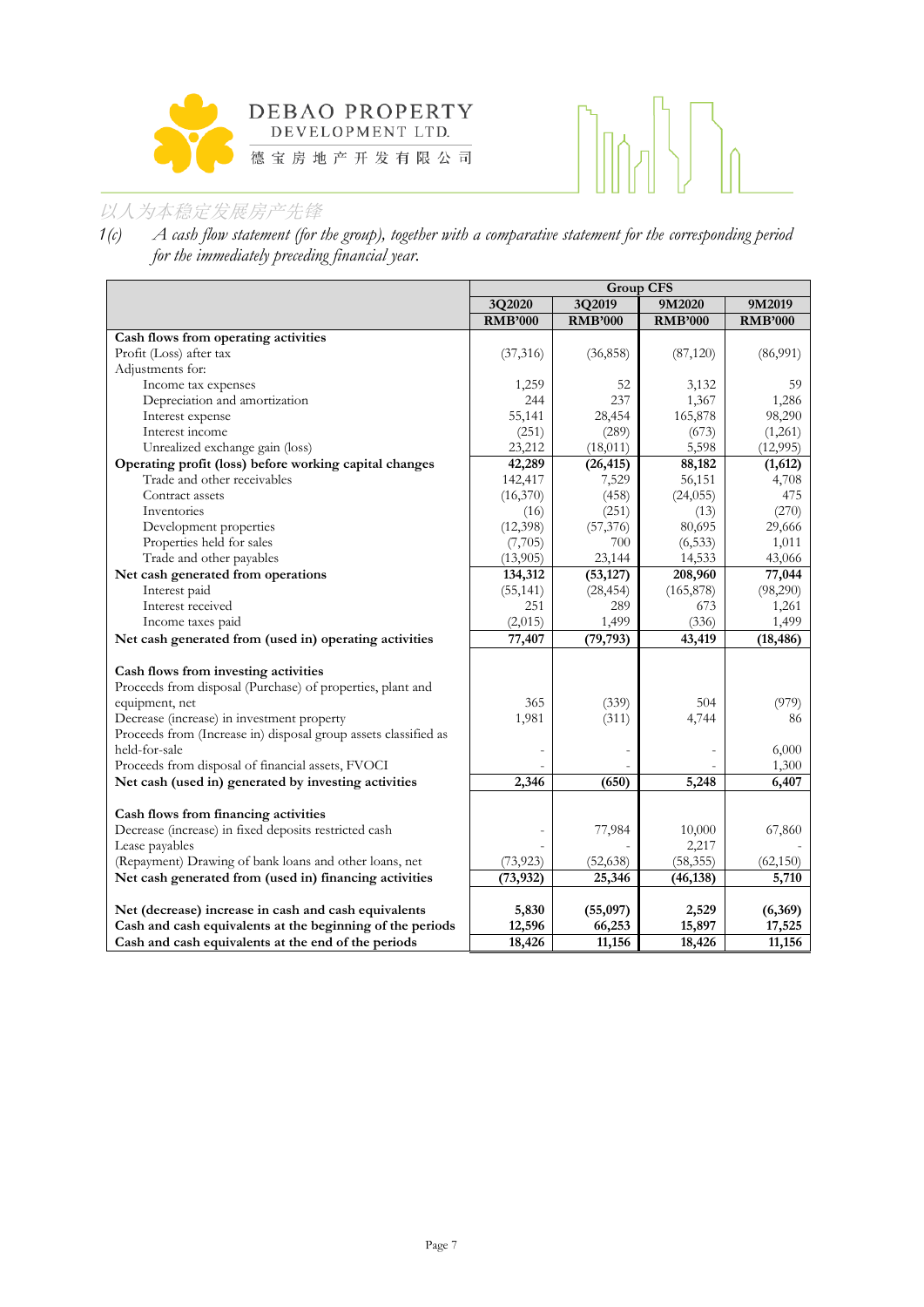



*1(d)(i) A statement (for the issuer and group) showing either (i) all changes in equity or (ii) changes in equity other than those arising from capitalisation issues and distributions to shareholders, together with a comparative statement for the corresponding period of the immediately preceding financial year.*

|                                                               |                                    | Group CFS                              |                                          |                                        |                                      |                                          |                                                                          |                                                    |                         |  |
|---------------------------------------------------------------|------------------------------------|----------------------------------------|------------------------------------------|----------------------------------------|--------------------------------------|------------------------------------------|--------------------------------------------------------------------------|----------------------------------------------------|-------------------------|--|
|                                                               | Share<br>Capital<br><b>RMB'000</b> | Retained<br>Earnings<br><b>RMB'000</b> | Translation<br>Reserve<br><b>RMB'000</b> | Statutory<br>Reserve<br><b>RMB'000</b> | Capital<br>Reserve<br><b>RMB'000</b> | Revaluation<br>Reserve<br><b>RMB'000</b> | Attributable to<br>equity holders<br>of the<br>Company<br><b>RMB'000</b> | Non-<br>Controlling<br>Interests<br><b>RMB'000</b> | Total<br><b>RMB'000</b> |  |
| 2019<br><b>Balance</b><br>$\mathbf{1}$<br>as<br>January<br>at |                                    |                                        |                                          |                                        |                                      |                                          |                                                                          |                                                    |                         |  |
| (restated)                                                    | 909,831                            | (160, 562)                             | (8,601)                                  | 23,886                                 | 86,726                               | -                                        | 851,280                                                                  | (23, 465)                                          | 827,815                 |  |
| Loss for the period                                           |                                    | (82, 684)                              |                                          |                                        |                                      |                                          | (82, 684)                                                                | (4,307)                                            | (86,991)                |  |
| Other comprehensive profit for the<br>period                  |                                    |                                        | (12,995)                                 |                                        |                                      |                                          | (12, 995)                                                                |                                                    | (12,995)                |  |
| Balance as at 30 September 2019                               | 909,831                            | (243, 246)                             | (21, 596)                                | 23,886                                 | 86,726                               | $\overline{\phantom{0}}$                 | 755,601                                                                  | (27, 772)                                          | 727,829                 |  |
| Balance as at 1 January 2020                                  | 909,831                            | (366, 503)                             | (13, 787)                                | 23,886                                 | 86,726                               |                                          | 640,153                                                                  | (30, 462)                                          | 609,691                 |  |
|                                                               |                                    |                                        |                                          |                                        |                                      | -                                        |                                                                          |                                                    |                         |  |
| Loss for the period                                           |                                    | (81,698)                               |                                          |                                        |                                      |                                          | (81,698)                                                                 | (5, 422)                                           | (87,120)                |  |
| Other comprehensive loss for the period                       |                                    |                                        | 5,598                                    |                                        |                                      |                                          | 5,598                                                                    |                                                    | 5,598                   |  |
| Balance as at 30 September 2020                               | 909,831                            | (448, 201)                             | (8, 189)                                 | 23,886                                 | 86,726                               | $\overline{\phantom{0}}$                 | 564,053                                                                  | (35, 884)                                          | 528,169                 |  |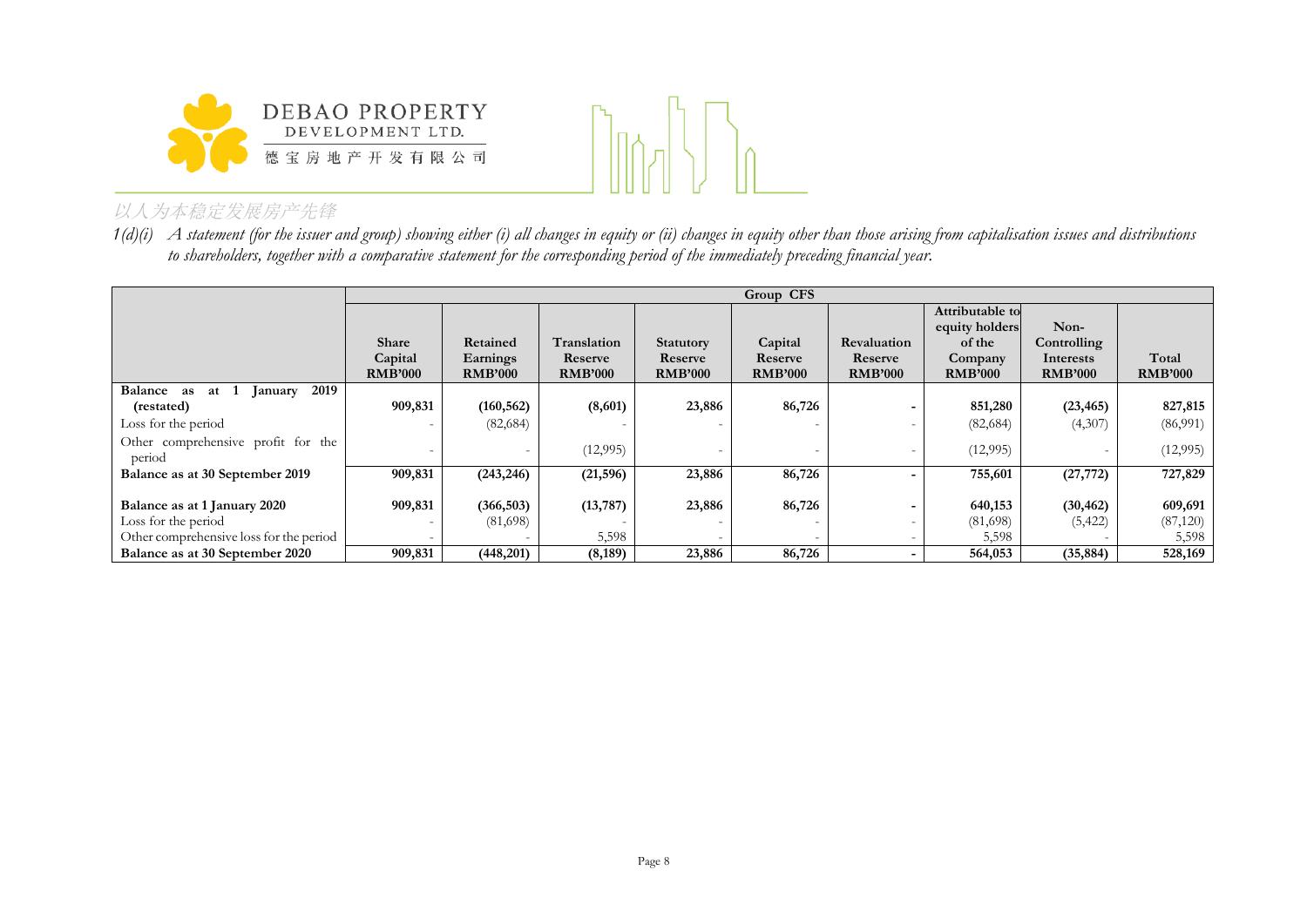



*1(d)(i) A statement (for the issuer and group) showing either (i) all changes in equity or (ii) changes in equity other than those arising from capitalisation issues and distributions to shareholders, together with a comparative statement for the corresponding period of the immediately preceding financial year (continued)*

|                                           | Company                  |                          |                           |                |  |  |
|-------------------------------------------|--------------------------|--------------------------|---------------------------|----------------|--|--|
|                                           | Share capital            | Accumulated              | Translation               | Total          |  |  |
|                                           | <b>RMB'000</b>           | losses<br><b>RMB'000</b> | reserve<br><b>RMB'000</b> | <b>RMB'000</b> |  |  |
|                                           |                          |                          |                           |                |  |  |
| Balance as at 1 January 2019 (restated)   | 909,831                  | (107, 641)               | 25,625                    | 827,815        |  |  |
| Total comprehensive (loss) profit for the |                          |                          |                           |                |  |  |
| period                                    | $\overline{\phantom{0}}$ | (20, 921)                | (7,598)                   | (28, 519)      |  |  |
| Balance as at 30 September 2019           | 909,831                  | (128, 562)               | 18,027                    | 799,296        |  |  |
|                                           |                          |                          |                           |                |  |  |
| Balance as at 1 January 2020              | 909,831                  | (135,501)                | 47,702                    | 822,032        |  |  |
| Total comprehensive (loss) profit for the |                          |                          |                           |                |  |  |
| period                                    | $\overline{\phantom{0}}$ | 29,704                   | (32,635)                  | (2,931)        |  |  |
| Balance as at 31 September 2020           | 909,831                  | (105, 797)               | 15,067                    | 819,101        |  |  |

*1(d)(ii) Details of any changes in the company's share capital arising from rights issue, bonus issue, share buybacks, exercise of share options or warrants, conversion of other issues of equity securities, issue of shares for cash or as consideration for acquisition or for any other purpose since the end of the previous period reported on. State also the number of shares that may be issued on conversion of all the outstanding convertibles as at the end of the current financial period reported on and as at the end of the corresponding period of the immediately preceding financial year.*

Nil

*1(d)(iii) To show the total number of issued shares excluding treasury shares as at the end of the current financial period and at the end of the immediately preceding year.* 

There were no treasury shares as at 30 September 2020 and 31 December 2019 respectively.

Number of ordinary shares and share capital of our Company as at the balance sheet dates:

|                       | 30.09.2020   |         | 31.12.2019   |         |  |  |
|-----------------------|--------------|---------|--------------|---------|--|--|
|                       | No of shares | S\$'000 | No of shares | S\$'000 |  |  |
| Issued and fully paid | 74,999,688   | 143,750 | 74,999,688   | 143,750 |  |  |

*1(d)(iv) A statement showing all sales, transfers, disposal, cancellation and/or use of treasury shares as at the end of the current financial period reported on*.

Nil.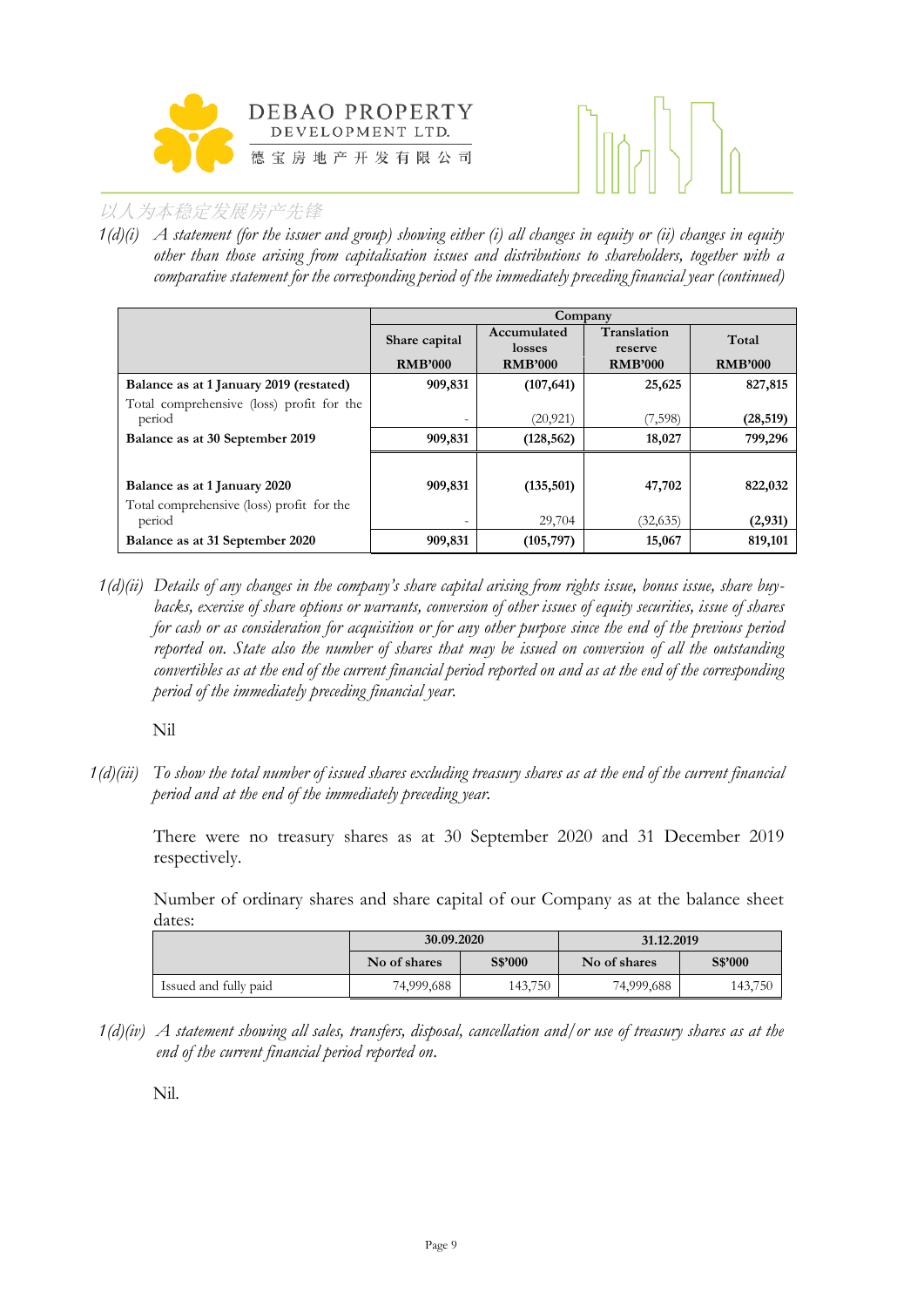



*2. Whether the figures have been audited or reviewed and in accordance with which auditing standard or practice.*

The figures have neither been audited nor reviewed by the Company's auditors.

*3. Where the figures have been audited or reviewed, the auditors' report (including any qualifications or emphasis of a matter).*

Not applicable.

- *3A Where the latest financial statements are subject to an adverse opinion, qualified opinion or disclaimer of opinion:-*
	- *(a) Updates on the efforts taken to resolve each outstanding audit issue.*
	- *(b) Confirmation from the Board that the impact of all outstanding audit issues on the financial statements have been adequately disclosed.*

*This is not required for any audit issue that a material uncertainty relating to going concern.* 

Reference is made to Company's announcement on the 1H2020 financial results dated 14 Aug 2020. The independent auditors are still resolving the issues. The Company has also engaged internal auditors in Malaysia to review the Ernst & Young ("EY") report dated 9 November 2018 and to ensure that the internal control weaknesses identified in the report have been rectified.

*(b) Confirmation from the Board that the impact of all outstanding audit issues on the financial statements have been adequately disclosed.* 

The Board confirms that the impact of all outstanding audit issues on the financial statements have been adequately disclosed in these financial statements.

The FY2019 audit is currently in its final stages. The Company will update shareholders when the audit is completed.

*4. Whether the same accounting policies and methods of computation as in the issuer's most recently audited annual financial statements have been applied.*

The Group has applied the same accounting policies and methods of computation in the financial statements for the current period as compared with those used in the audited financial statements for the financial year ended 31 December 2018.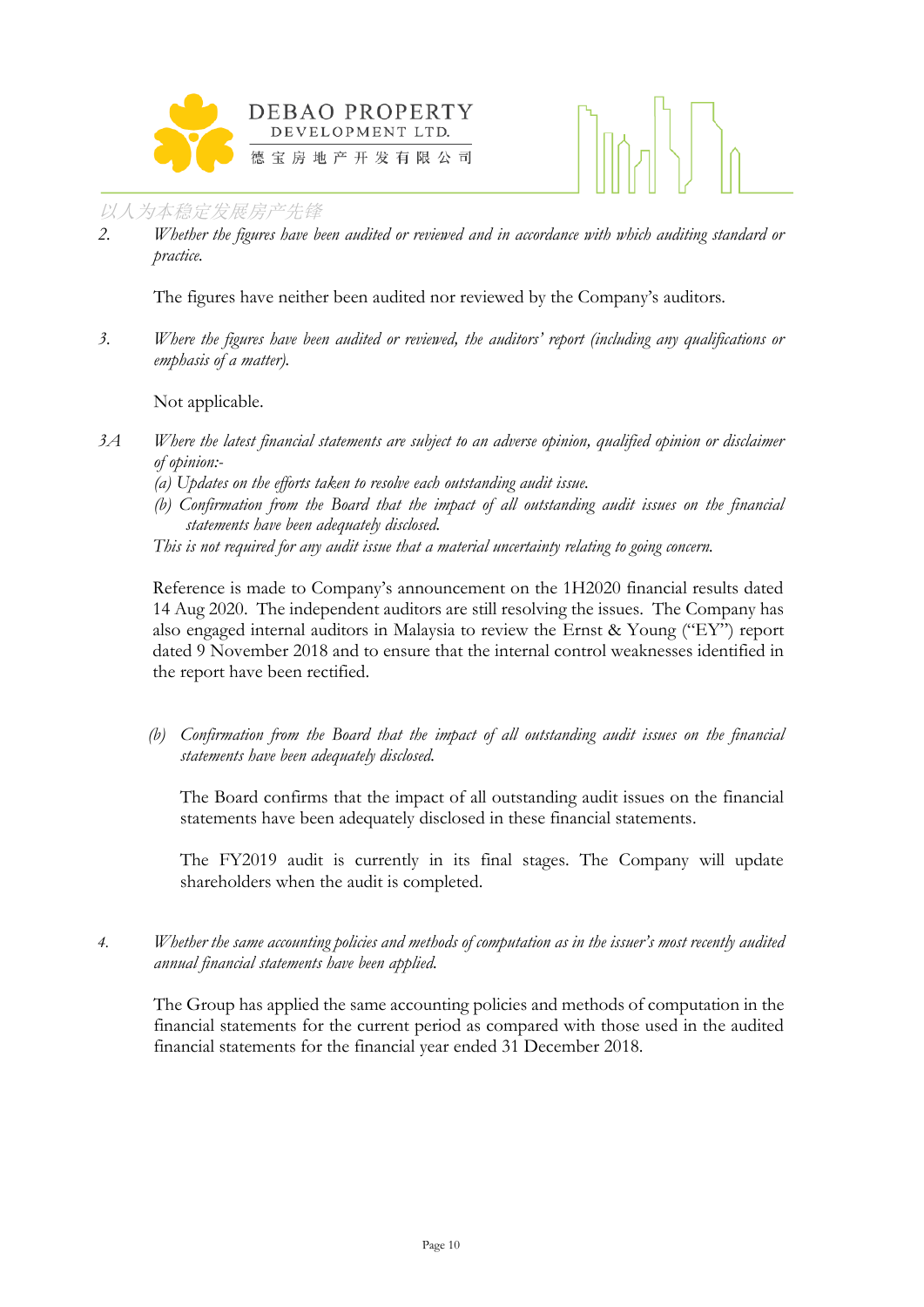



*5. If there are any changes in the accounting policies and methods of computation, including any required by an accounting standard, what has changed, as well as the reasons for, and the effect of, the change.*

The Group and Company have adopted the new and revised SFRS(I) applicable for the financial year beginning 1 January 2019. The impact of adopting the following SFRS(I) which is effective for financial year beginning 1 January 2019, is detailed as follows:

SFRS(I) 16 – Leases

The Group and Company adopted SFRS(I) 16 and elected modified retrospective method where the lease liability was measured at the present value of the remaining lease payments discounted using the incremental borrowing rate at the date of initial application. The Company adopted to measure the right-of-use assets at an amount equal to the lease liability, adjusted by the amount of any prepaid or accrued lease payment relating to that lease recognized in the balance sheet as at 1 January 2019. In addition, the Group elected the following practical expedients:

- i) not to reassess whether a contract is, or contain a lease at the date of initial application and to apply SFRS(I) 16 to all contracts that were previously identified as leases;
- ii) to apply the exemption not to recognize right-of-use assets and lease liabilities to lease for which the lease term ends within 12 months as of 1 January 2019; and
- iii) to apply a single discount rate to a portfolio of leases with reasonably similar characteristics.

| Summary of impact:      | <b>RMB</b> (million) |
|-------------------------|----------------------|
| Non-current assets      |                      |
| Right-of-use assets     |                      |
| Non-current liabilities |                      |
| Lease liabilities       |                      |
| Current liabilities     |                      |
| Lease liabilities       |                      |

The FY2019 audit is currently in progress. The Company will update shareholders when the audit is completed.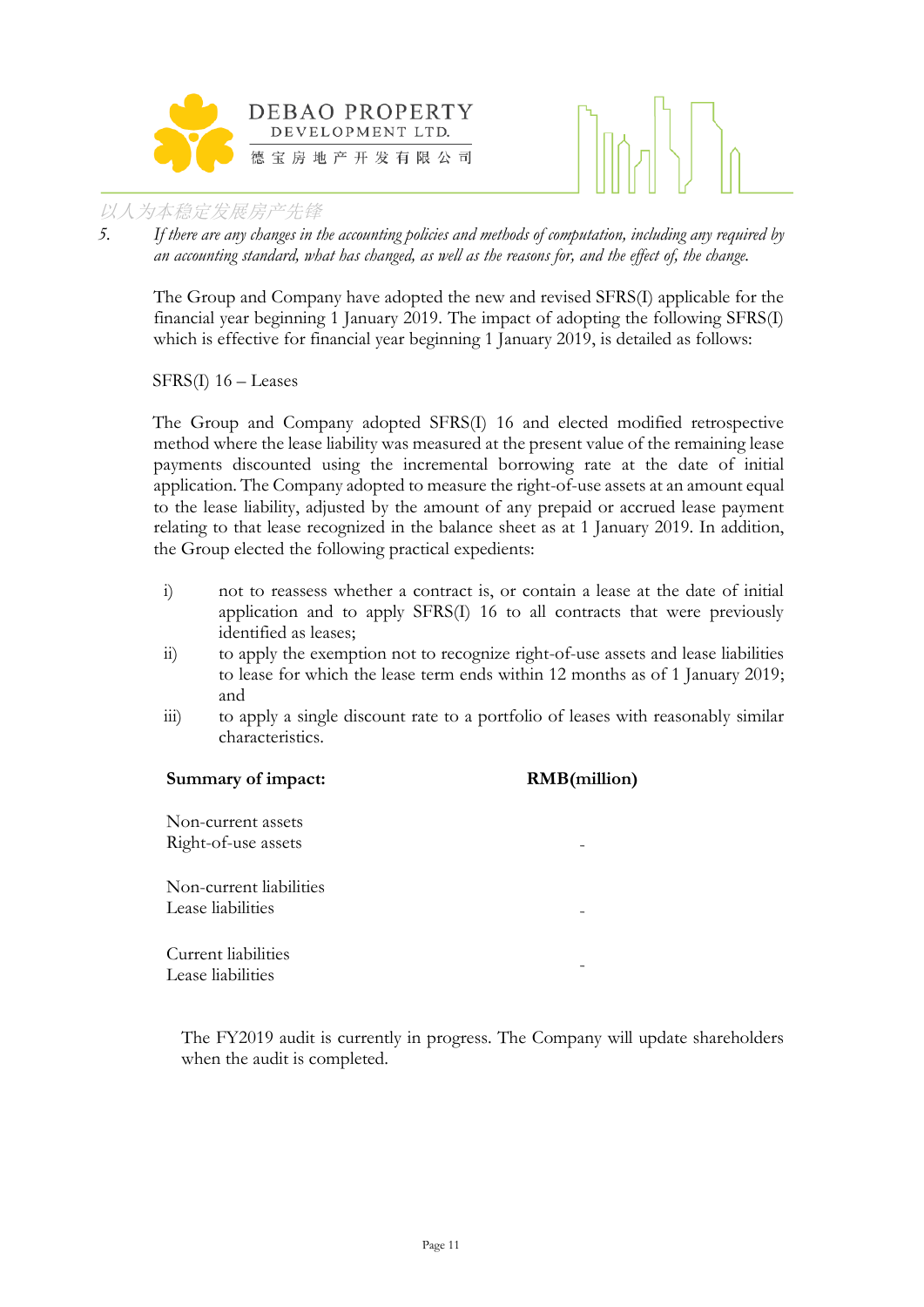



*6. Earnings per ordinary share (EPS) of the group for the current financial period reported on and the corresponding period of the immediately preceding financial year, after deducting any provision for preference dividends.*

| <b>RMB</b> fens         |        | <b>Group CFS</b> |          |          |  |  |  |
|-------------------------|--------|------------------|----------|----------|--|--|--|
|                         | 3O2020 | 3O2019           | 9M2020   | 9M2019   |  |  |  |
| Profit (Loss) Per Share |        |                  |          |          |  |  |  |
| Basic (a)               | (46.77 | (46.72)          | (108.93) | (110.25) |  |  |  |

- (a) Earnings per share has been computed based on the issued and paid-up ordinary shares capital of 74,999,688 shares. Please refer to item 1(d)(iii).
- *7. Net asset value (for the issue and group) per ordinary share based on issued share capital of the issuer at the end of the (a) current period reported on and (b) immediately preceding financial year.*

| <b>RMB</b>                                                                                       |            | Group      | Company    |            |  |
|--------------------------------------------------------------------------------------------------|------------|------------|------------|------------|--|
|                                                                                                  | 30.09.2020 | 31.12.2019 | 30.09.2020 | 31.12.2019 |  |
| Net asset value per ordinary<br>share based on issued share<br>capital at end of financial year* | 7.04       | 8.13       | 10.92      | 10.96      |  |

# In adopting SFRS(I) with effect from 1 January 2018, the Group is required to apply all of the specific transition requirements in SFRS(I) 1 First-time Adoption of SFRS(1). Under SFRS(I) 1, these financial statements are required to be prepared using accounting policies that comply with SFRS(1) effective as at 31 December 2018 .

\* Net asset value per share has been computed based on the issued and paid-up ordinary shares capital of 74,999,688 shares. Please refer to item 1(d)(iii)

- *8. A review of performance of the group, to the extent necessary for a reasonable understanding of the group's business. It must include a discussion of the following:*
	- *(a) any significant factor that affected the turnover, costs and earnings of the group for the current financial period reported on, including (where applicable) seasonal or cyclical factors; and*
	- *(b) any material factors that affected the cash flow, working capital, assets or liabilities of the group during the current financial period reported on.*

#### **Review based on our unaudited Actual Consolidated Financial Statements**

#### **Income statement**

#### **Revenue**

The Group's revenue increased by RMB 153.1 million, or 143.0%, from RMB 107.1 million in 9M2019 to RMB 260.2 million in 9M2020. This was mainly due to an increase in property sales of BAY ONE by 149.1 million.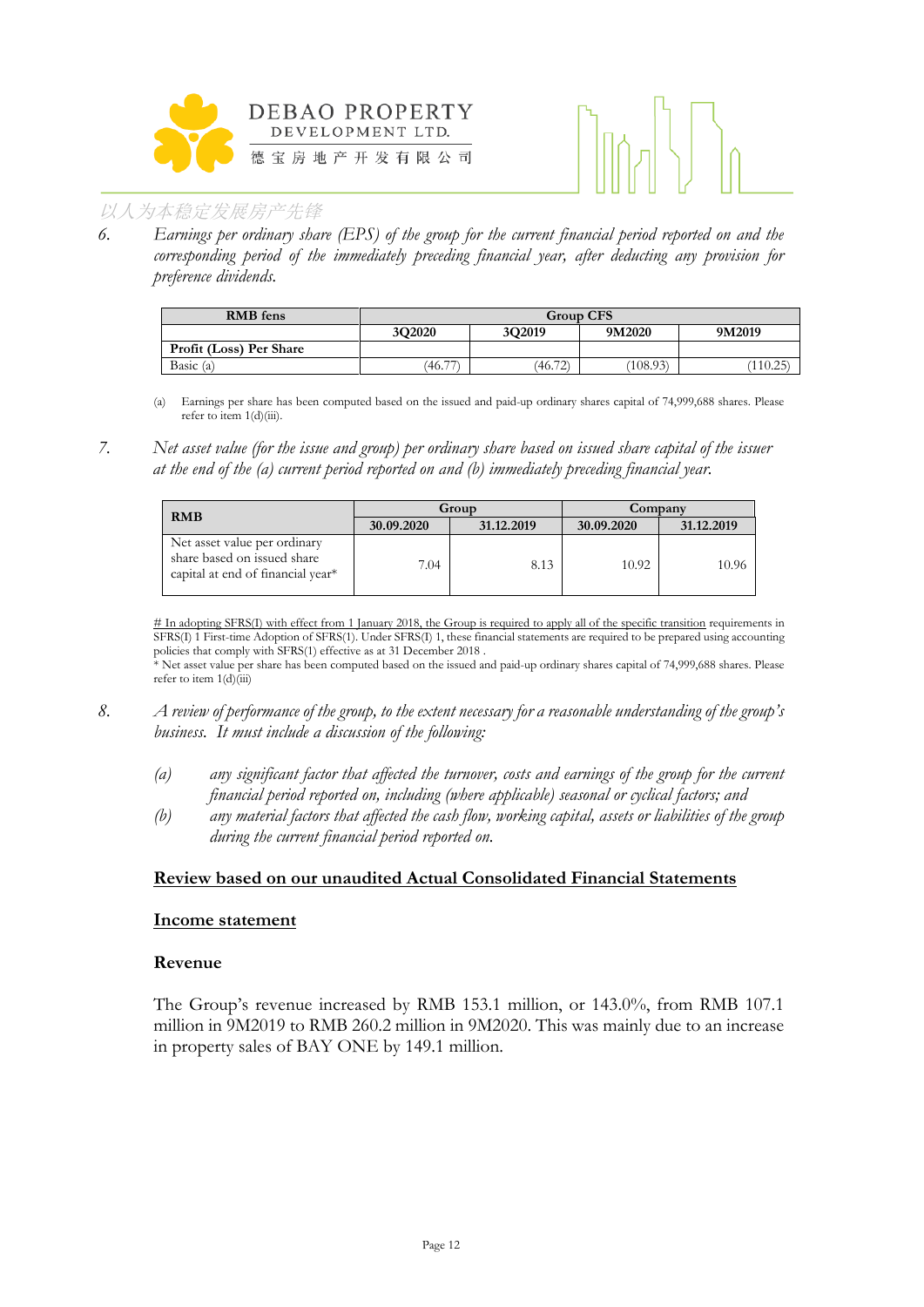



*8. A review of performance of the group, to the extent necessary for a reasonable understanding of the group's business. It must include a discussion of the following (continued):*

#### **Cost of Sales and Gross Profit**

Cost of sales increased by RMB 90.4 million, or 207.3%, from RMB 43.6 million in 9M2019 to RMB 134.0 million in 9M2020. This was mainly due to an increase in properties cost which are in line with the increase in properties sales.

Our overall gross profit margin decreased from 59.3% in 9M2019 to 48.5% in 9M2020. The decrease in gross profit margin is mainly due to the sales mix in 9M2019 which contains a higher portion of revenue from rental income which has a higher gross profit margin.

#### **Other Losses**

Other losses mainly includes interest income, foreign exchange gain/loss and miscellaneous expenses offset by the surcharge income from property management services and other miscellaneous income.

Other losses decreased by RMB 7.2 million from RMB 7.7 million in 9M2019 to RMB 0.5 million in 9M2020. The decrease is mainly due to a one-off maintenance repair fee amounting to RMB 4.5 million in 9M2019 offset by legal expenses paid.

#### **Selling and Distribution Expenses**

Selling expenses primarily include staff cost, advertising and promotion expenses, sales commissions, sales offices rental expenses and maintenance costs.

The selling and distribution expenses increased by RMB 0.5 million in 9M2020 as compared to the previous corresponding period. The increase in selling and distribution expenses in 9M2020 were due mainly to the advertising and promotion expenses for BAY ONE.

#### **Administrative Expenses**

Administrative expenses comprise various expenses such as salaries and staff-related expenses, utilities, depreciation charges for building and office equipment, telecommunication expenses, professional fees, travelling expenses and other general office overhead expenses.

Administrative expenses decreased by RM 1.2 million or 3.0% from RMB 40.7 million in 9M2019 to RMB 39.5 million in 9M2020. It was mainly attributable to the Group's efforts to control salary and bonuses, travelling expenses and other general office overheads due to business slowdown and the outbreak of COVID-19.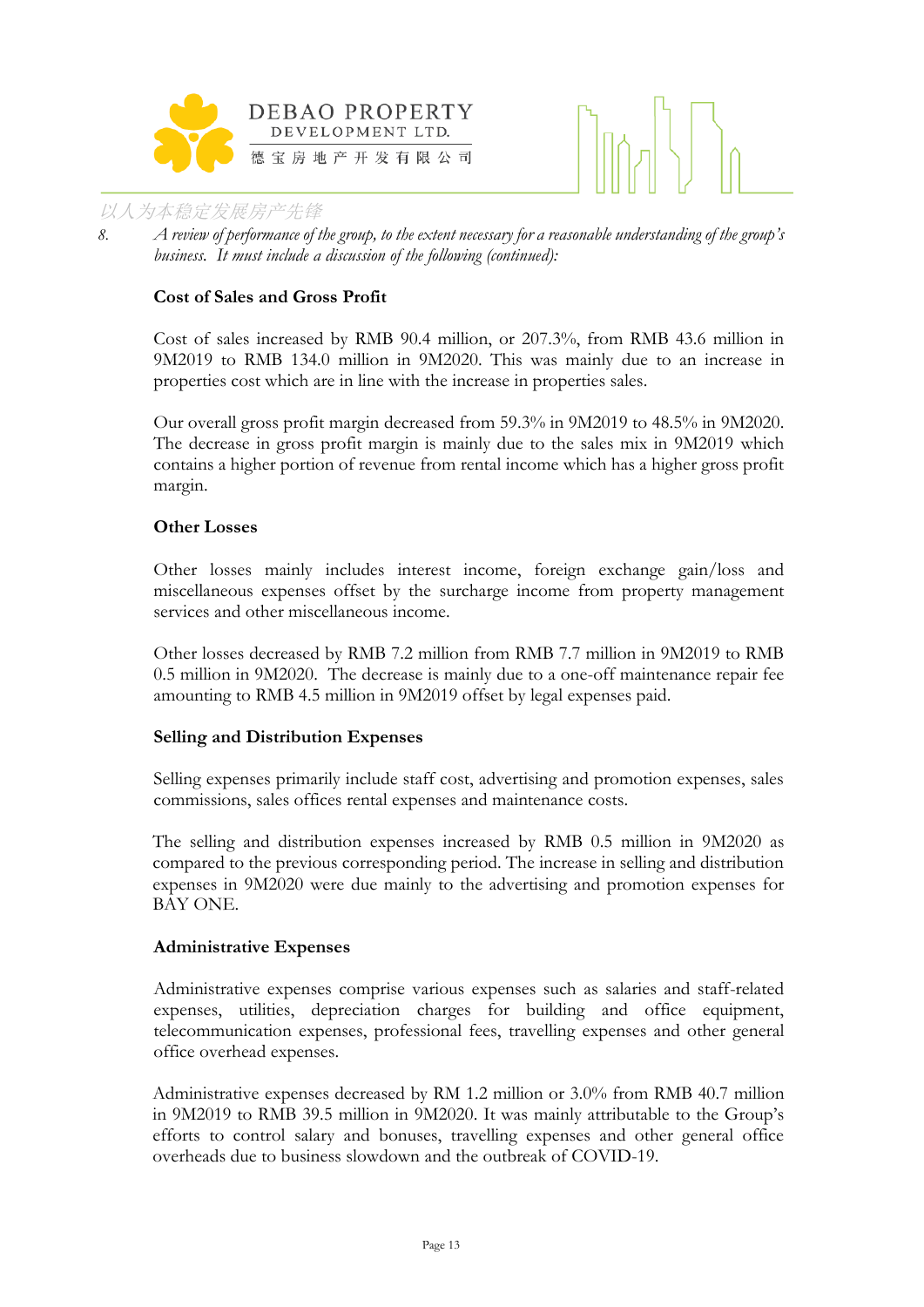



*8. A review of performance of the group, to the extent necessary for a reasonable understanding of the group's business. It must include a discussion of the following (continued):*

#### **Finance Costs**

Finance cost, net of capitalised interest, recorded a RMB 165.9 million in 9M2020, while recorded a RMB 98.3 million in 9M2019.

### **Depreciation**

Depreciation relates to the depreciation charge on our properties, plant and equipment.

#### **Income Tax Expenses**

Income tax includes statutory enterprise income tax and land appreciation tax.

The increase in income tax is mainly due to a final assessment issued by tax bureau for approximately RMB 1 million for the additional tax on the use of land.

#### **Currency Translation Difference**

The Group has overseas subsidiaries in Hong Kong, Malaysia and Singapore. The translation differences arose from the difference in exchange rates on overseas assets and liabilities. The major components that caused translation difference (1) USD loan amounting to USD 150 million; (2) investment properties and development properties held in Malaysian Ringgit; and (3) other assets and liabilities in overseas currencies.

The currency translation gains in 3Q2020 is mainly due to the appreciation of RMB against the Malaysian Ringgit and the Singapore Dollar which led to gains in Malaysia and Singapore assets, together with the appreciation of RMB against USD, which resulted in translation gains in our USD loan and liabilities.

#### **Net Loss**

The Group recorded a net loss of RMB 87.1 million in 9M2020, compared to a net loss of RMB 87.0 million in 9M2019.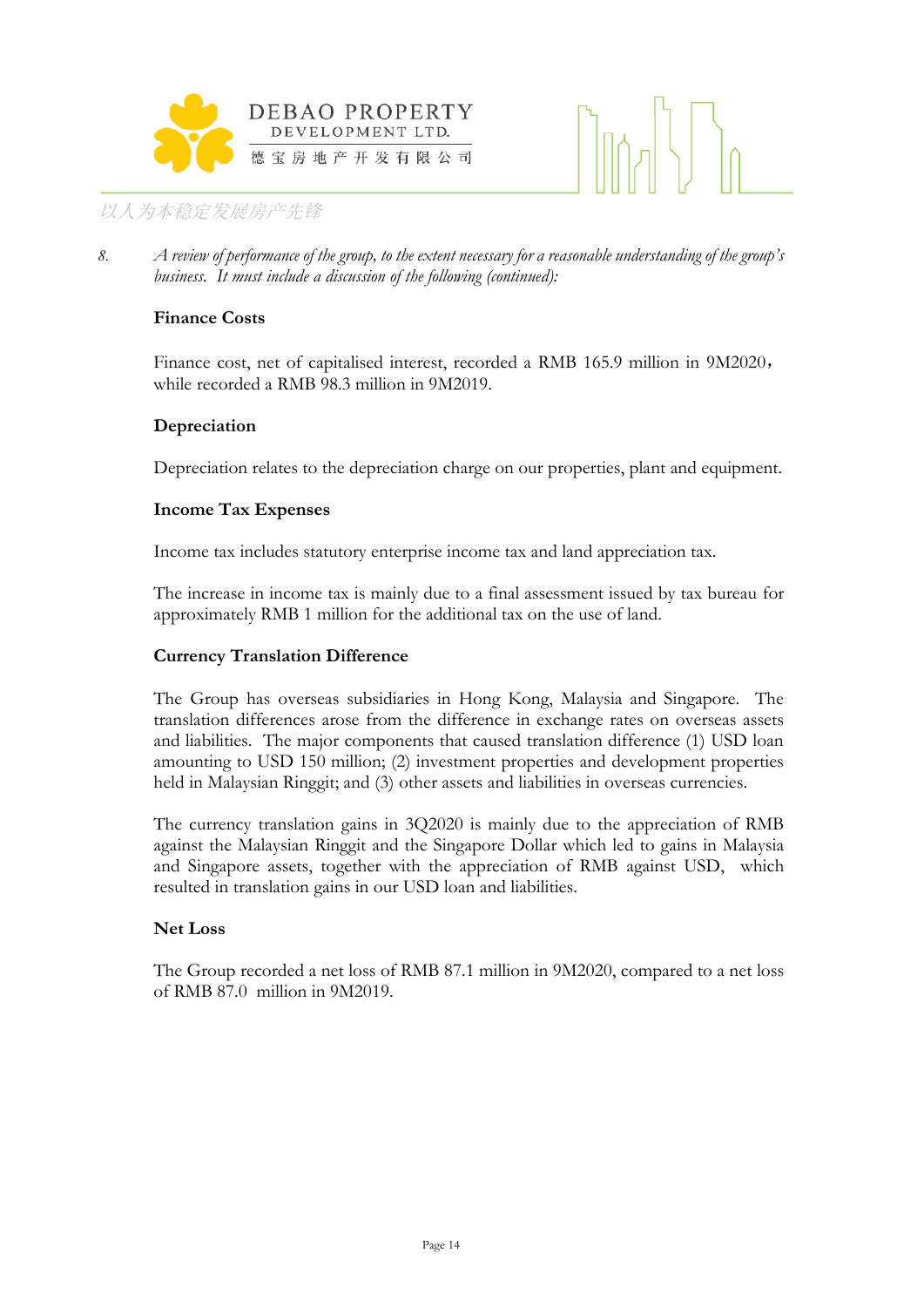



*8. A review of performance of the group, to the extent necessary for a reasonable understanding of the group's business. It must include a discussion of the following (continued):*

#### **Statement of Financial Position as at 30 Sep 2020**

#### **Current Assets**

Current assets comprise mainly development properties, cash and bank balances, restricted cash and cash equivalents, property held for sales and trade and other receivables. Current assets amounted to approximately RMB 1,777.7 million in 9M2020 compared to approximately RMB 1,891.0 million in FY2019.

The largest components of our current assets were development properties, property held for sales and trade and other receivables, which stood at RMB 1,538.0 million, as compared to RMB 1,663.1 million in FY2019.

Development properties, which include the cost of land, interest capitalized, and related costs, accounted for approximately RMB 956.7 million compared to RMB 1,037.4 million a year ago, the decrease was mainly due to the increased properties sales in BAY ONE, partially offset by the increase in development properties due to the continuing constructions in BAY ONE.

The Group's property held for sales increased by RMB 6.5 million, from RMB 41.3 million in FY2019 to RMB 47.9 million in 9M2020.

In addition, restricted cash stood at RMB 10.0 million, 50.0% lower than RMB 20.0 million as in FY2019, which is the result of repayment of bank loans which thus released the related restricted cash.

Trade and other receivables stood at approximately RMB 533.0 million, which decreased by 50.9 million compared to RMB 584.4 million in FY2019, which was mainly due to the increased collections from BAY ONE sales proceeds.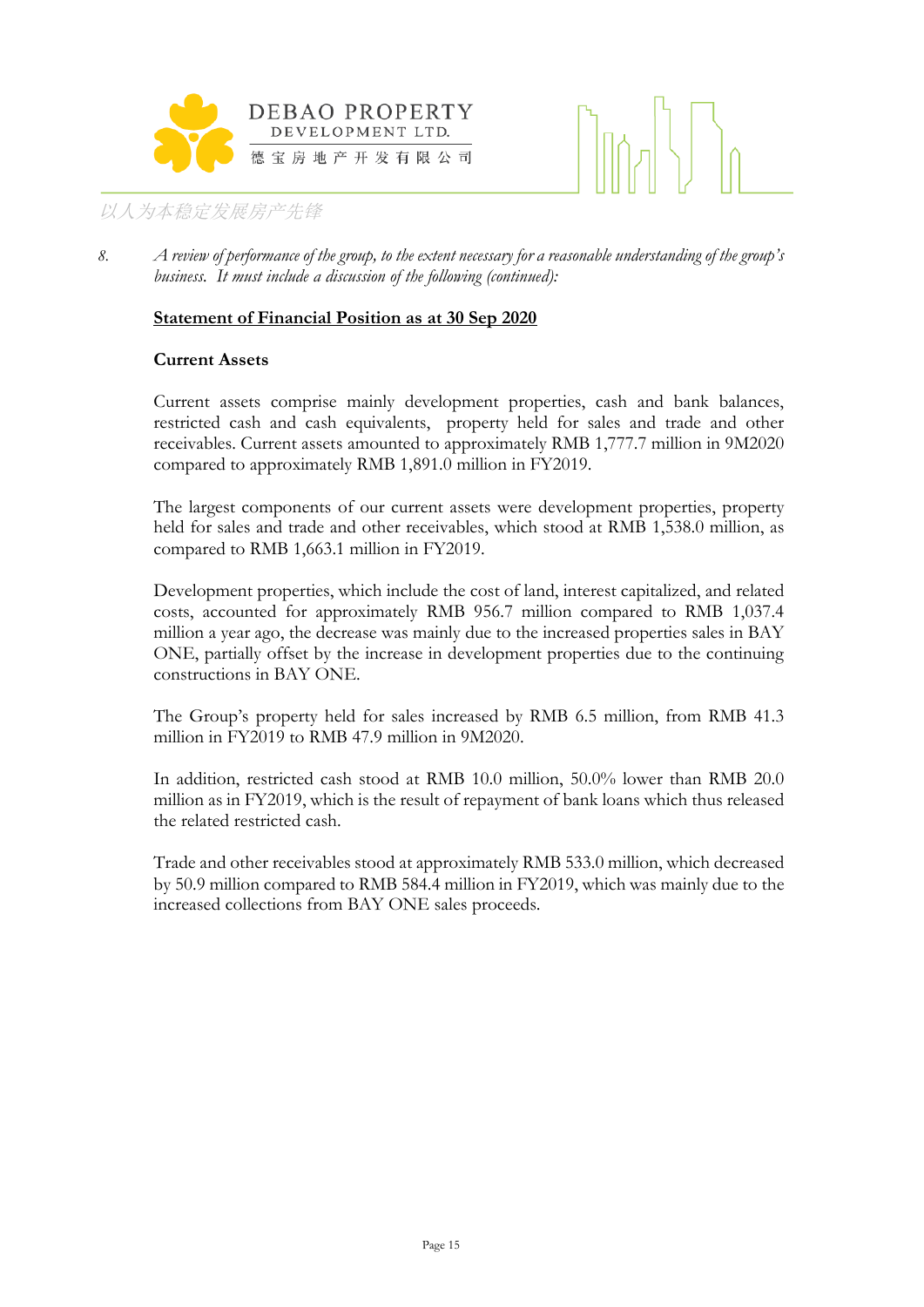



*8. A review of performance of the group, to the extent necessary for a reasonable understanding of the group's business. It must include a discussion of the following (continued):*

#### **Non-current assets**

Non-current assets comprise mainly property, plant and equipment and investment properties. The amount stood at RMB 2,172.1 million compared to 2,179.1 million as at end of FY2019.

The net book value of investment properties was approximately RMB 2,118.7 million. These are held to generate rental income and/or for capital appreciation. Our investment properties comprise mainly of our Debao Hotel Complex together with the adjacent land and underground carparks, commercial premises located in Debao Garden and Jiangnan Mingju, carparks located in Debao Garden, Tianjin Boulevard buildings and Sihui City Mall.

The Group has engaged a licensed surveyor to perform a valuation appraisal of its properties for the audit, and the valuation work is being reviewed and approved by the auditors.

#### **Current liabilities**

Trade and other payables, which mainly comprise amounts payable to contractors and suppliers and advance receipts from property development sales, stood at approximately RMB 771.9 million, approximately 2.1% higher than RMB 755.8 million as at 31 December 2019. The increase in trade and other payables was mainly due to construction works in BAY ONE, offset by the settlement of trade and other payables for the period.

#### **Bank and Other Loans**

Please refer to item 1(b)(ii).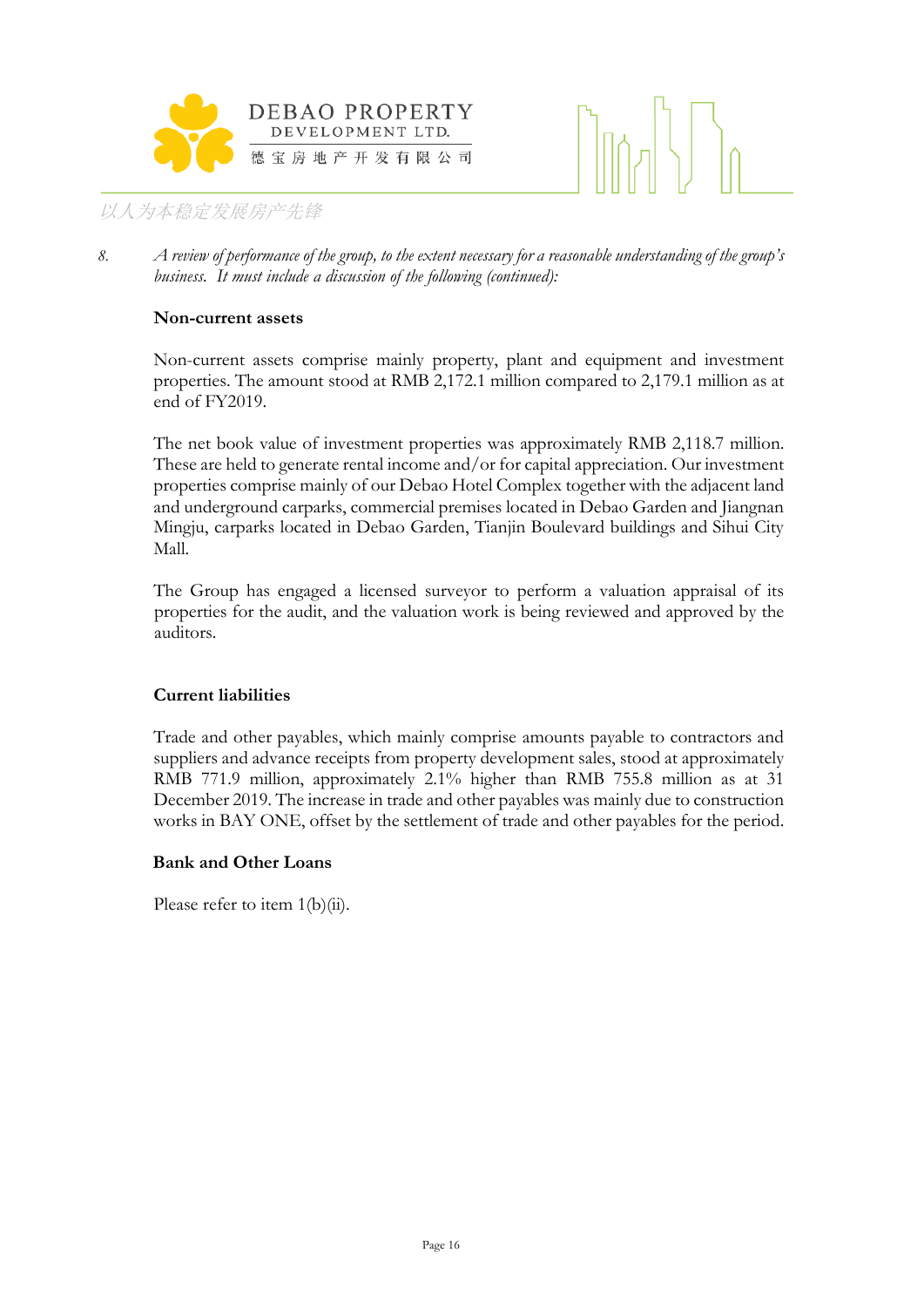

*8. A review of performance of the group, to the extent necessary for a reasonable understanding of the group's business. It must include a discussion of the following (continued):*

### **Shareholders' equity**

Equity is comprised of share capital, translation reserve, non-controlling interest and retained earnings. The non-controlling interest pertains to

- a) 32% shareholding held by the minority interest in a PRC subsidiary, Guangxi Hezhou De Neng Mining Co., Ltd;
- b) 42.2% shareholding held by the minority interest in a PRC subsidiary, Tianjin Hotel Street Co., Ltd;
- c) 60% shareholding held by the minority interest in a PRC subsidiary, Foshan Nanhai Chuang Xin Tian Hotel Management Co., Ltd;
- d) 19% shareholding held by the minority interest in a PRC subsidiary, Sihui Debao Jiangnan Mingju Property Development Co.,Ltd; and
- e) 50% shareholding held by the minority interest in a Malaysia subsidiary, Poly Ritz Green (Malaysia) Sdn. Bhd.

Shareholders' equity amounted to RMB 528.2 million, representing a decrease of RMB 81.5 million from RMB 609.7 million at 31 December 2019, due to the loss incurred in this period.

#### **Cash flow statement**

The Group has a net cash inflow in operating activities of RMB 43.4 million in 9M2020, which comprises operating cash inflows before movements in working capital of RMB 88.2 million, in addition to net working capital generated from operations of RMB 120.7 million and adjusted by net use in finance cost and interest received as well as income tax of approximately RMB 165.5 million. The net working capital outflows were mainly due to net cash outflow by interest paid, offset by decrease in both development properties and trade and other payables during the current reporting period.

The net cash inflow in investing activities is RMB 5.2 million.

The Group recorded a net cash outflow in financing activities of RMB 46.1 million during 9M2020. This was mainly due to a decrease in bank loans.

With the above, the Group has recorded a net increase in cash and cash equivalents of RMB 2.5 million for 9M2020.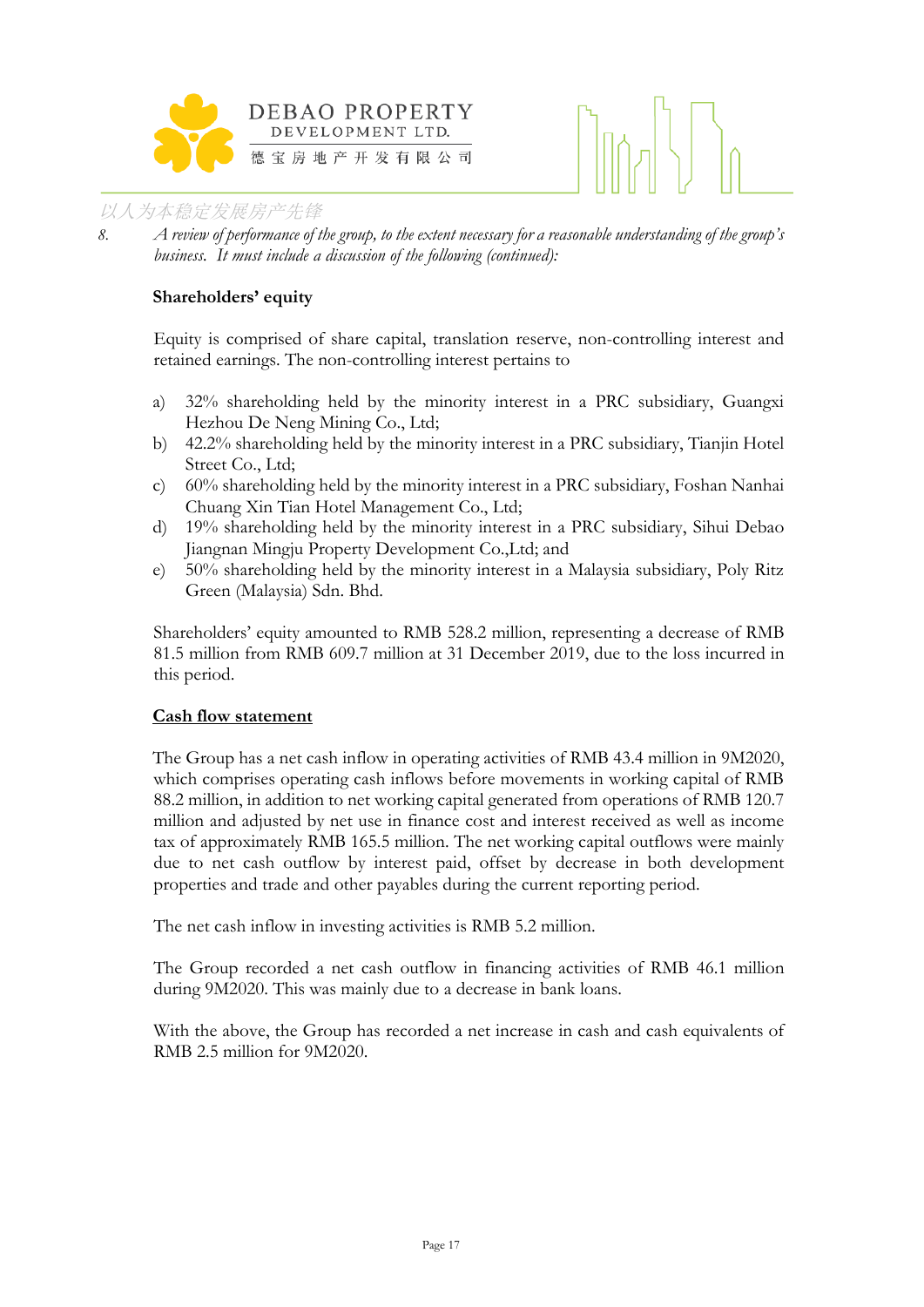



*9. Where a forecast, or a prospect statement, has been previously disclosed to shareholders, any variance between it and the actual results.*

The results are in line with the general prospect statement which was previously disclosed to shareholders in the results announcement for the financial year ended 31 December 2019.

*10 A commentary at the date of the announcement of the significant trends and competitive conditions of the industry in which the group operates and any known factors or events that may affect the group in the next reporting period and the next 12 months.*

### **Market Outlook**

Transaction volumes decreased slightly to 3.6 million sqm in 3Q2020 (3.7 million sqm in 2Q2020). We do not expect the conditions for our industry to improve significantly as the COVID-19 outbreak continues to affect our operations.

However, the National Day holidays will give rise to a boost to the market. With the potential relaxation of quarantine policy for people travelling from Hong Kong and Macau, there may be an increase in potential buyers in the market.

#### **Project Updates**

#### **Project in Malaysia**

1. Project Imbi ("The Landmark")

The Landmark is a development project of twin residential towers. The towers are located in the CBD of Kuala Lumpur, opposite Tun Razak Exchange. Each tower consists of 73 floors and there are 1338 high-end service apartments in total. The towers have 2 swimming pools, a library, a mini golf park, a BBQ area, sky park and butler services to its residents. It also has a skyline restaurant to provide high end catering for its residents and the general public.

2. Project Kuchai Lama

It is a development project which consists of 4 apartment towers. In total, it can provide 1128 mid class service apartments and 1948 car park lots. It is located in Kuchai Lama which is approximately 14 km from the center of Kuala Lumpur. The project has yet to commence.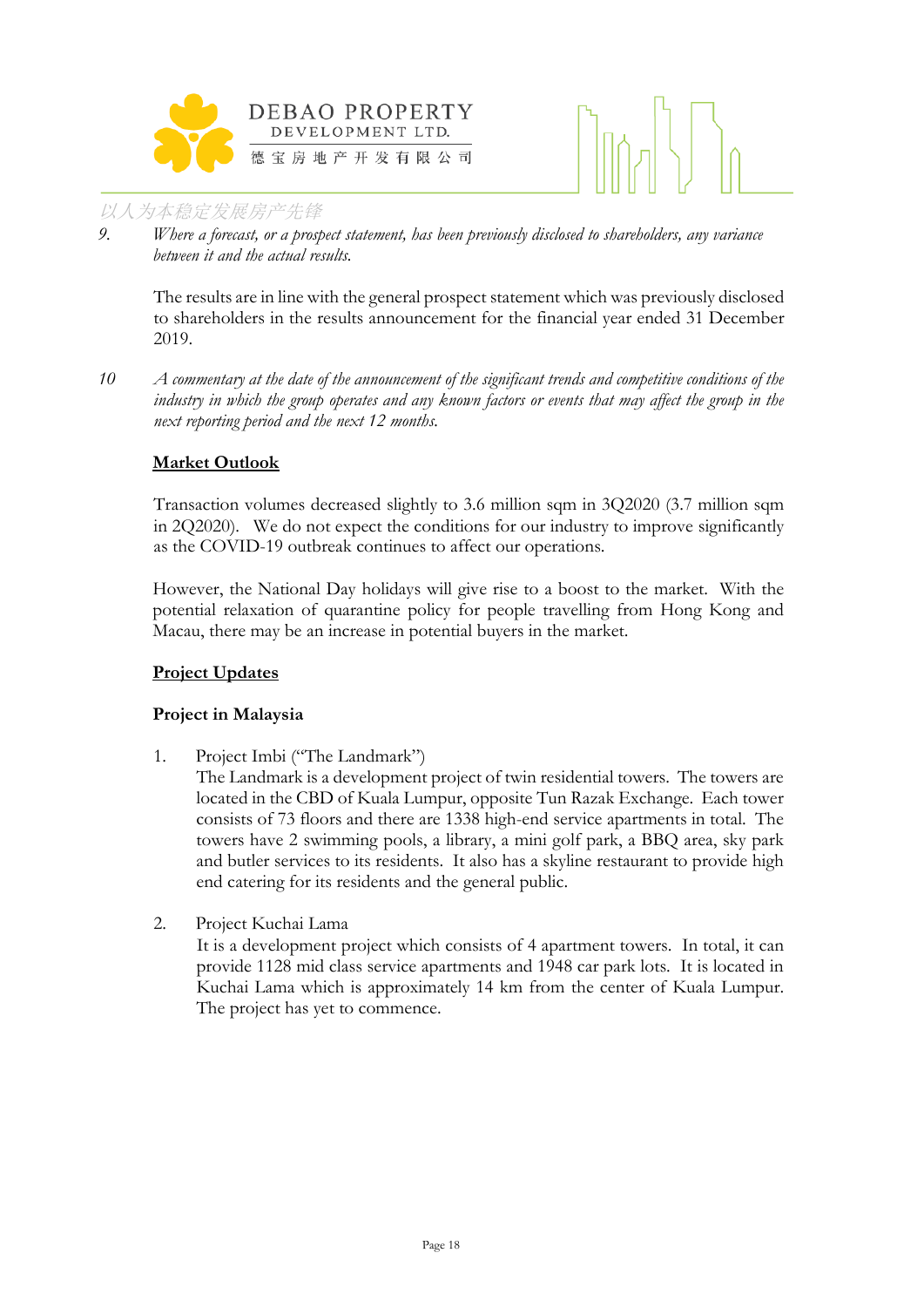



*10 A commentary at the date of the announcement of the significant trends and competitive conditions of the industry in which the group operates and any known factors or events that may affect the group in the next reporting period and the next 12 months (continued).*

### **Projects in China**

- 3. Tianjin Boulevard A development project which consists of a hotel and a shopping mall. Total redevelopment area is approximately 40,000 sq meters. All redevelopment work has been completed. Tianjin Boulevard project is expected to generate rental income till 2032.
- 4. Bay One Project

A residential and shopping mall development project, located in a Tier 4 city, Sihui, Guangdong Province, comprising 4 tower apartments each of 20 floors and 1 tower of hotel and apartments. The project consists of 1778 apartments with 4 blocks of street style commercial blocks and 739 car park lots.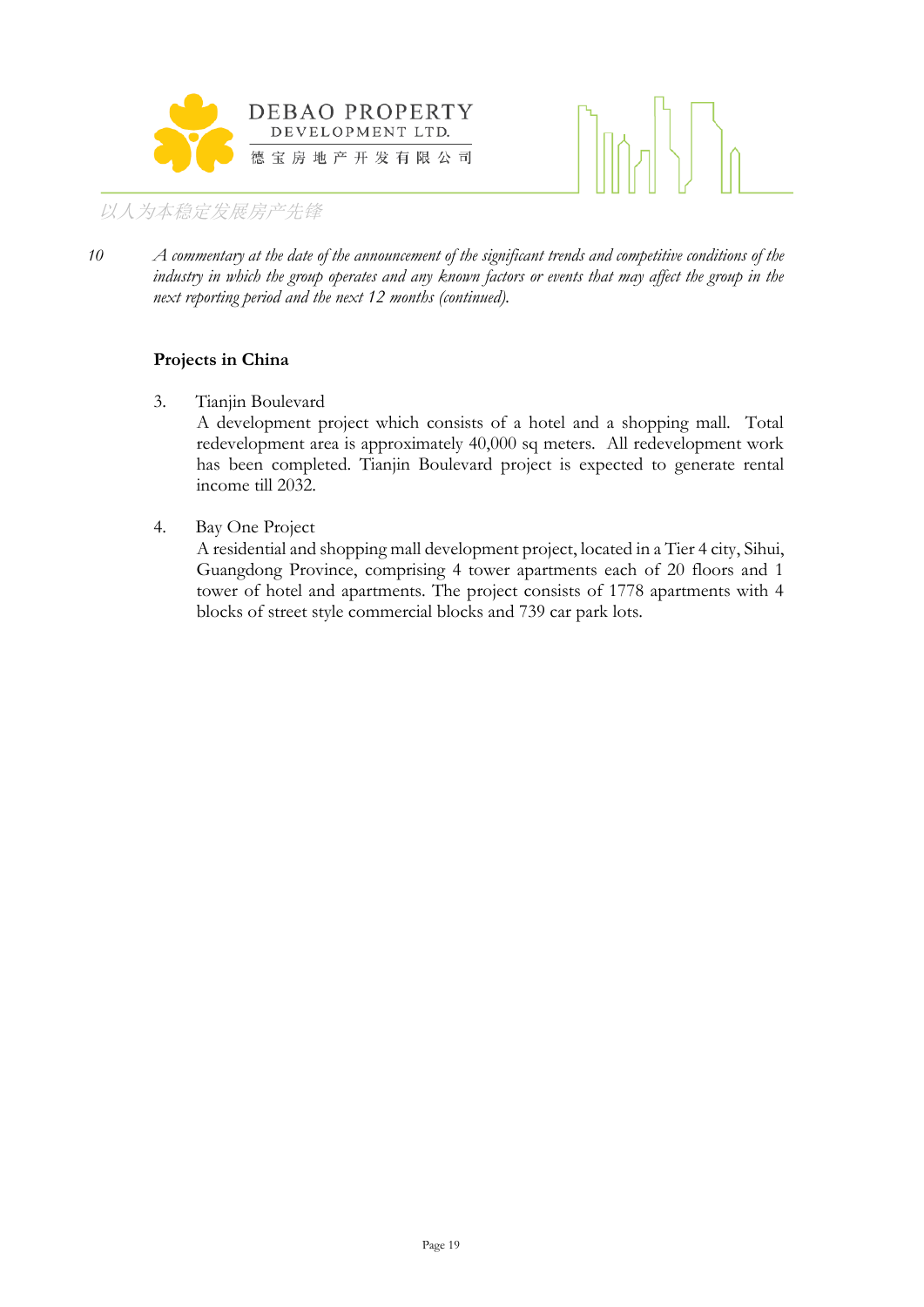



*10 A commentary at the date of the announcement of the significant trends and competitive conditions of the industry in which the group operates and any known factors or events that may affect the group in the next reporting period and the next 12 months (continued).*

The accumulated sales/pre-sales (See Note 2 below) status of our projects as at 30 September 2020 are as follows:

| Projects                       | Sales/Pre-sales<br>Value - RMB'000 | Sales/Pre-sales<br>$GFA - Sqm$ | Approximate<br>$ASP/Sq m -$<br><b>RMB</b> | Estimated<br>Percentage of<br>Completion |
|--------------------------------|------------------------------------|--------------------------------|-------------------------------------------|------------------------------------------|
| The Landmark-Malaysia          | 69,455                             | 2,255                          | 30,800                                    | 10%                                      |
| Jin Long Garden–South Zone     | 853,234                            | 87,363                         | 9,767                                     | 100%                                     |
| Jiangnan Mingju Phases 5 and 6 | 1,003,515                          | 146,595                        | 6,845                                     | 100%                                     |
| Sihui City Mall                | 377,480                            | 58.229                         | 6,483                                     | 100%                                     |
| Sihui Bay One                  | 201,780                            | 24.326                         | 8.295                                     | 48%                                      |
| Total                          | 2,505,465                          | 318,768                        | 7,860                                     | NA                                       |

The accumulated sales/pre-sales (See Note 2 below) status of our projects for 9M2020 are as follows:

| Projects                       | Sales/Pre-sales<br>Value - RMB'000 | Sales/Pre-sales<br>$GFA - Sqm$ | Approximate<br>$ASP/Sq$ m $-$<br><b>RMB</b> | Estimated<br>Percentage of<br>Completion |
|--------------------------------|------------------------------------|--------------------------------|---------------------------------------------|------------------------------------------|
| The Landmark-Malaysia          |                                    |                                |                                             | 10%                                      |
| Jin Long Garden - South Zone   | 7,122                              | 736                            | 9,677                                       | 100%                                     |
| Jiangnan Mingju Phases 5 and 6 | 8.900                              | 520                            | 17.115                                      | 100%                                     |
| Sihui City Mall                |                                    |                                |                                             | 100%                                     |
| Sihui Bay One                  | 176,779                            | 21,520                         | 8,215                                       | 48%                                      |
| Total                          | 192,801                            | 22,776                         | 8,465                                       | <b>NA</b>                                |

The sales/pre-sales (See Note 2 below) of our projects for 3Q2020 are as follows:

| Projects                       | Sales/Pre-sales<br>Value - RMB'000 | Sales/Pre-sales<br>$GFA - Sqm$ | Approximate<br>$ASP/Sq$ m $-$<br><b>RMB</b> | Estimated<br>Percentage of<br>Completion |
|--------------------------------|------------------------------------|--------------------------------|---------------------------------------------|------------------------------------------|
| The Landmark-Malaysia          |                                    |                                |                                             | 10%                                      |
| Jin Long Garden - South Zone   | 1.075                              | 132                            | 8.144                                       | 100%                                     |
| Jiangnan Mingju Phases 5 and 6 | -                                  |                                |                                             | 100%                                     |
| Sihui City Mall                |                                    |                                |                                             | 100%                                     |
| Sihui Bay One                  | 37,163                             | 4,908                          | 7,572                                       | 48%                                      |
| Total                          | 38,238                             | 5,040                          | 7,587                                       | <b>NA</b>                                |

Sales for Jiangnan Mingju Phases 5 and 6 in 9M2020 have been recognised as revenue in the current reporting periods. The sales for Jin Long Garden – South Zone (Phase 2) (a 55% joint-ventured project) have also been recognised in 9M2020 when handed over.

Notes

<sup>(1)</sup> Source from Bureau of Housing and Urban-Rural Development of Foshan (http://www.fsjw.gov.cn/zwgk/zdxxgk/fdcsc/sjtj/).

<sup>(2)</sup> Sales/pre-sales with certainty on receipt of purchase consideration, including those not ready for handover or key collections.

<sup>(3)</sup> The Landmark Malaysia was previously known as Imbi project.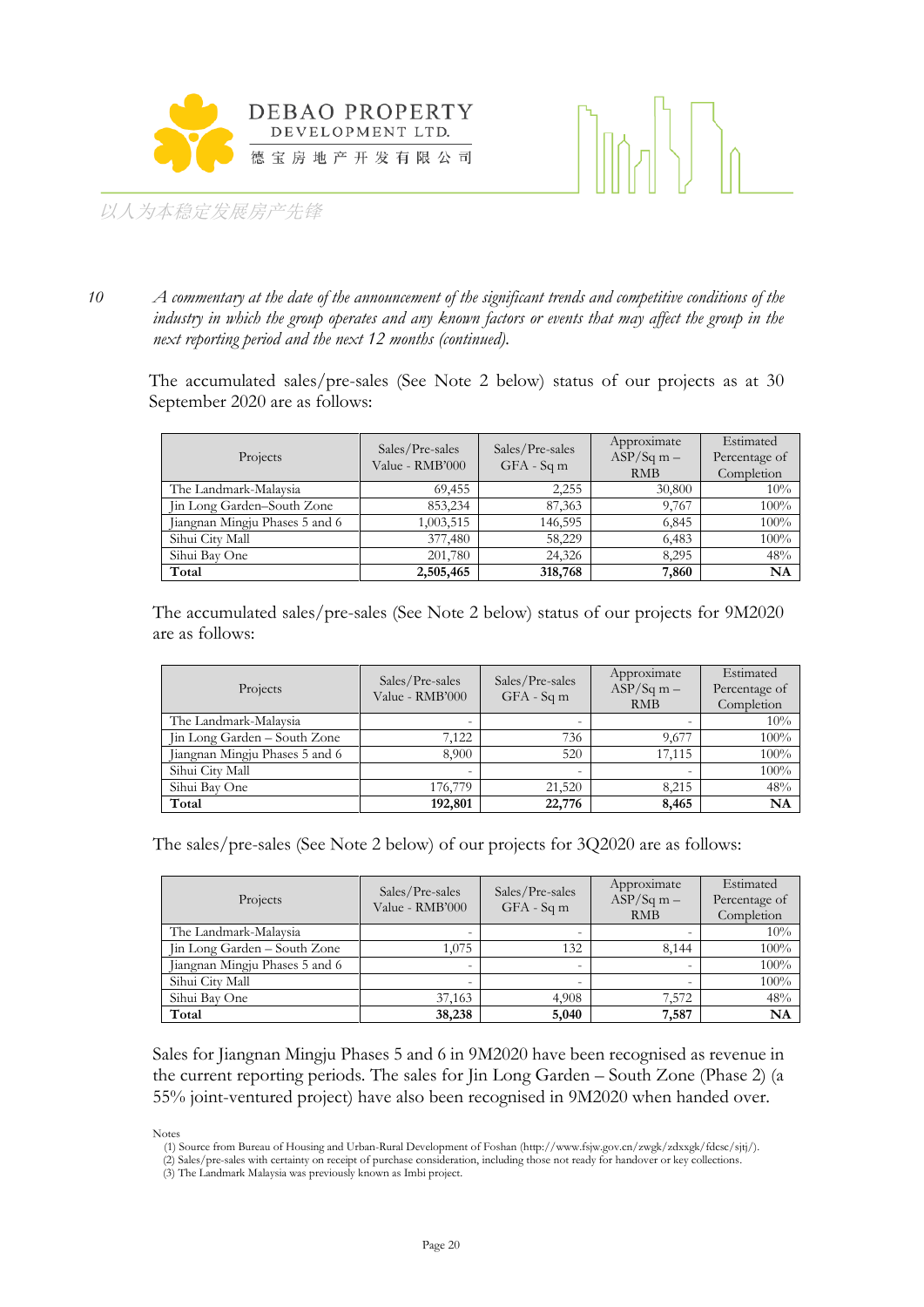

# $\lim_{n} \left|\frac{1}{n}\right|$

# 以人为本稳定发展房产先锋

# *11. Dividend*

*(a) Current Financial Period Reported on*

No dividend is proposed as the Company is loss-making for the year.

*(b) Corresponding Period of the Immediately Preceding Financial Year*

None.

*(c) Date payable*

Not applicable.

*(d) Books closure date*

Not applicable.

*12. If no dividend has been declared/recommended, a statement to that effect.*

The Group recorded a net loss for 9M2020.